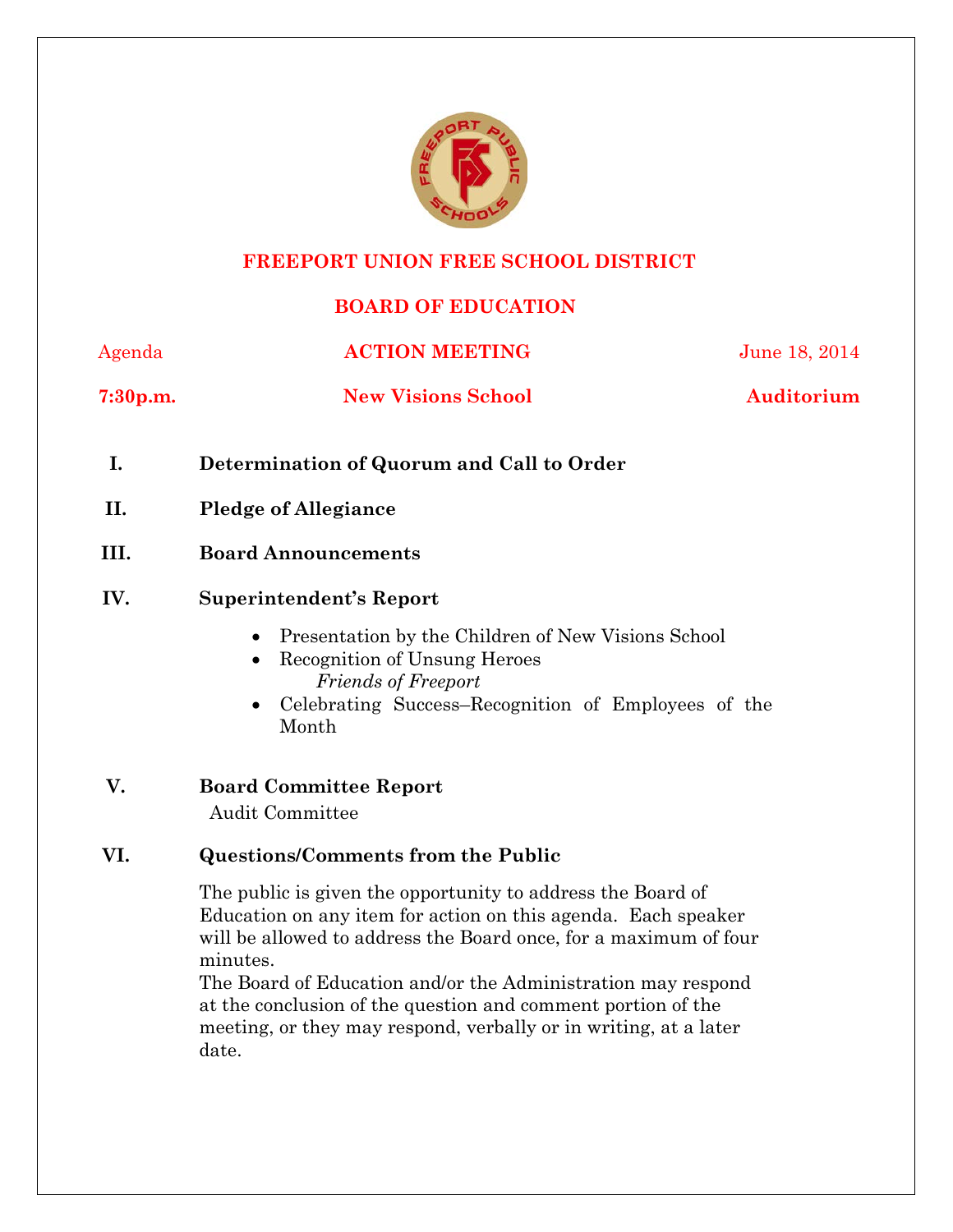#### **VII. Items for Action**

Consent Agenda

#### **Consent Agenda Items:**

**BE IT RESOLVED that the Board of Education of the Freeport Union Free School District hereby approves the following items; A; B 1, 2, 3, 4, 5; C 1.**

#### **Consent Approve**

|       | Acceptance of the Minutes of the Board of Education<br>A. |                                                                                                                                                                                                                                                                                                                                           | TAB 1                                                                                                                                      |
|-------|-----------------------------------------------------------|-------------------------------------------------------------------------------------------------------------------------------------------------------------------------------------------------------------------------------------------------------------------------------------------------------------------------------------------|--------------------------------------------------------------------------------------------------------------------------------------------|
|       | <b>B.</b>                                                 | <b>Personnel Actions</b><br>1. Leave of Absence<br>2. Resignation<br>3. Appointment of Staff-Probationary<br>4. Appointment of Staff-Non-Instructional<br>5. Appointment of Summer Academy of the Arts Staff                                                                                                                              | TAB <sub>2</sub><br>TAB <sub>3</sub><br>TAB <sub>4</sub><br>TAB <sub>5</sub><br>TAB <sub>6</sub>                                           |
|       | C.                                                        | <b>Education</b><br>1. Acceptance of the Minutes from the Committees on<br>Special Education and Preschool Education                                                                                                                                                                                                                      | TAB 7                                                                                                                                      |
| VIII. | A.                                                        | <b>Other Items for Action</b><br>Finance<br>1. Budget Transfer<br>2. Acceptance of the Internal Audit Report<br>Disqualification of a Bid<br>3.<br>4. Acceptance of a Bid-Drivers Education<br>5. Acceptance of a Bid- QSCB/Capital Fund Projects<br>6. Approval of a Dental Plan<br>7. Approval of a Contract<br>8. Transfer to Reserves | TAB <sub>8</sub><br>TAB <sub>9</sub><br><b>TAB 10</b><br><b>TAB 11</b><br><b>TAB 12</b><br><b>TAB 13</b><br><b>TAB 14</b><br><b>TAB 15</b> |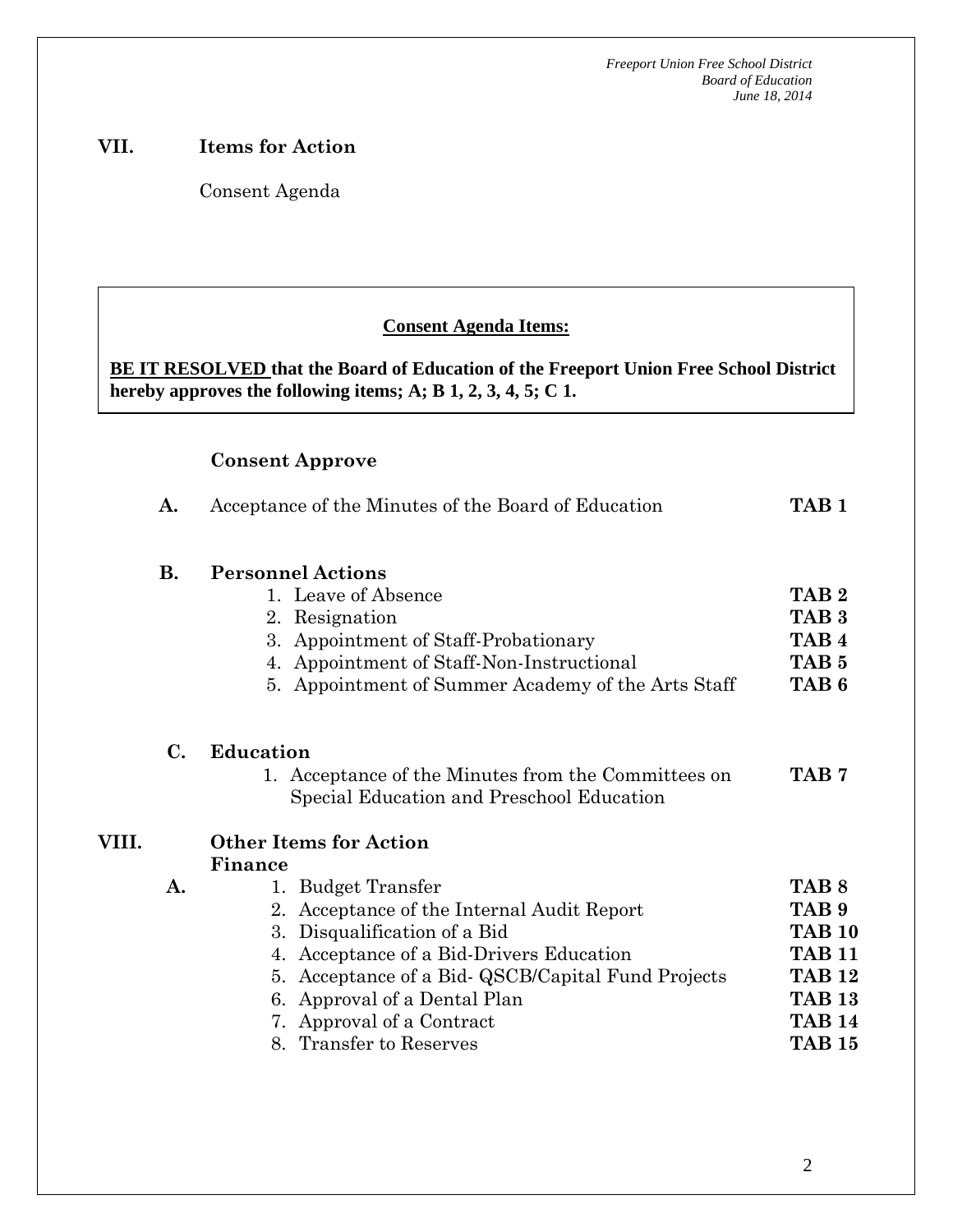|                                        |                       | poara oj Eaucanon<br>June 18, 2014                                                                                                                                                             |                                                 |  |  |  |
|----------------------------------------|-----------------------|------------------------------------------------------------------------------------------------------------------------------------------------------------------------------------------------|-------------------------------------------------|--|--|--|
|                                        | <b>B.</b>             | Education<br>1. Adoption of the Revised Code of Conduct<br>2. Approval of a Consultant                                                                                                         | <b>TAB 16</b><br><b>TAB 17</b>                  |  |  |  |
| VIII.                                  | A.                    | Personnel<br>1. Granting of Tenure<br>2. Approval of an Interim Director of the Arts<br>3. Retirement of Staff                                                                                 | <b>TAB 18</b><br><b>TAB 19</b><br><b>TAB 20</b> |  |  |  |
| IX.                                    | A.                    | <b>Other Reports to the Board</b><br>1. Treasury Report<br>2. High School Funds Report                                                                                                         | <b>TAB 21</b>                                   |  |  |  |
| X.                                     |                       | <b>Questions/Comments from the Public on Other Topics</b>                                                                                                                                      |                                                 |  |  |  |
|                                        |                       | At this time, the public is given the opportunity to address the<br>Board of Education on any topic. Each speaker will be allowed<br>to address the Board once, for a maximum of four minutes. |                                                 |  |  |  |
|                                        |                       | The Board of Education and/or the Administration may respond<br>at the conclusion of the question and comment portion of the<br>meeting, or they may respond, in writing, at a later date.     |                                                 |  |  |  |
| XI.                                    | <b>Board Comments</b> |                                                                                                                                                                                                |                                                 |  |  |  |
| XII.<br><b>Superintendent Comments</b> |                       |                                                                                                                                                                                                |                                                 |  |  |  |
| XIII.                                  | Adjournment           |                                                                                                                                                                                                |                                                 |  |  |  |
| XIV.                                   |                       | <b>Next Meeting</b>                                                                                                                                                                            |                                                 |  |  |  |
|                                        |                       | The next meeting of the Board of Education will be the<br>Reorganization Meeting held on July 1, 201 at Caroline G.                                                                            |                                                 |  |  |  |

All meetings begin at 7:30 p.m. unless otherwise noted.

Atkinson School.

Register to vote: Monday through Friday between 8:30 a.m. and 3:30 p.m. at the Administration Building, 235 N. Ocean Avenue.

**Visit our website at [www.freeportschools.org](http://www.freeportschools.org/)**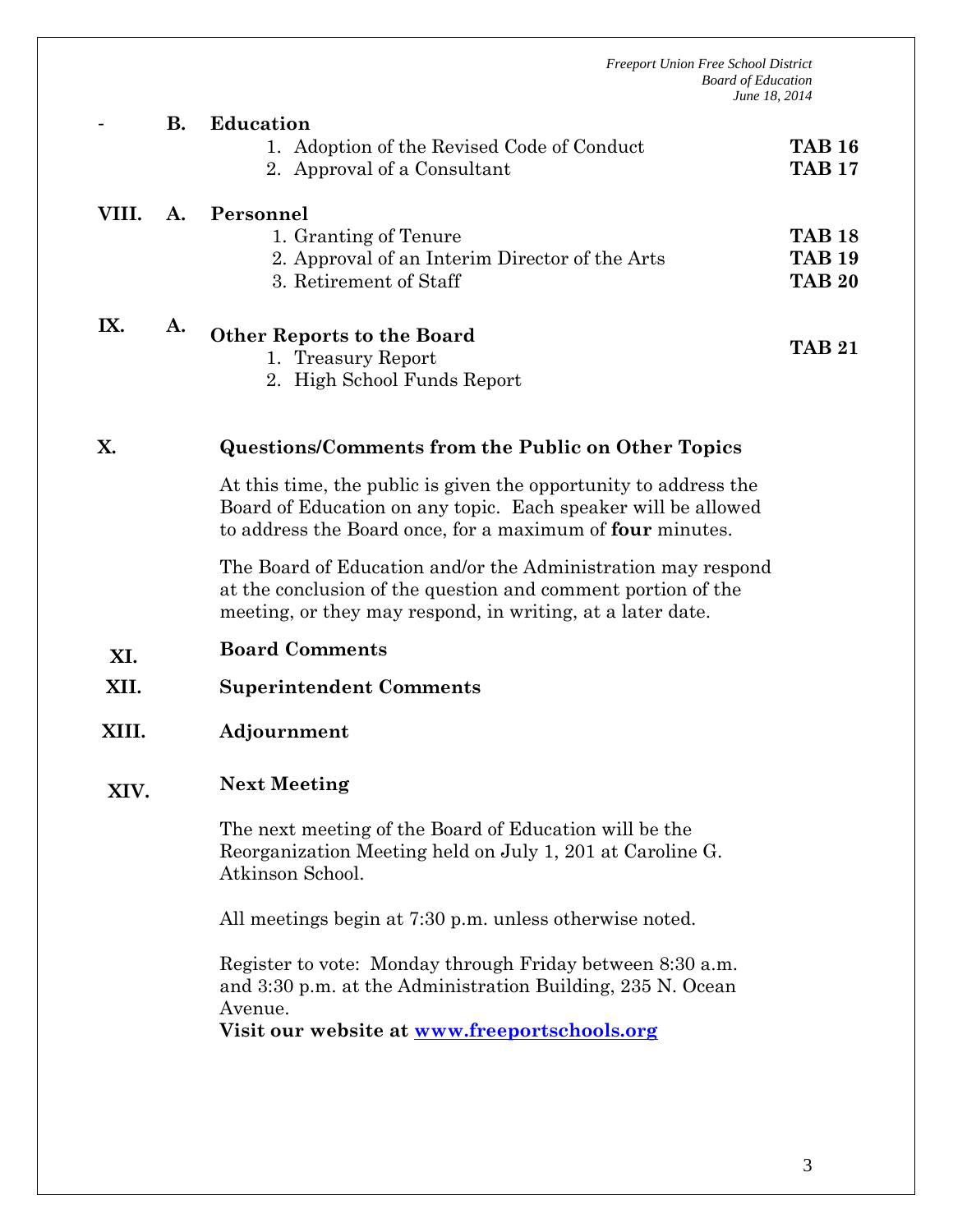# **Consent Agenda Items:**

**BE IT RESOLVED,** that the Board of Education of the Freeport Union Free School District hereby approves the following items; A; B 1, 2, 3, 4, 5; C 1.

## **BACK UP MATERIAL FOR CONSENT AGENDA ACTION ITEMS**

### **IN TABS 1-7**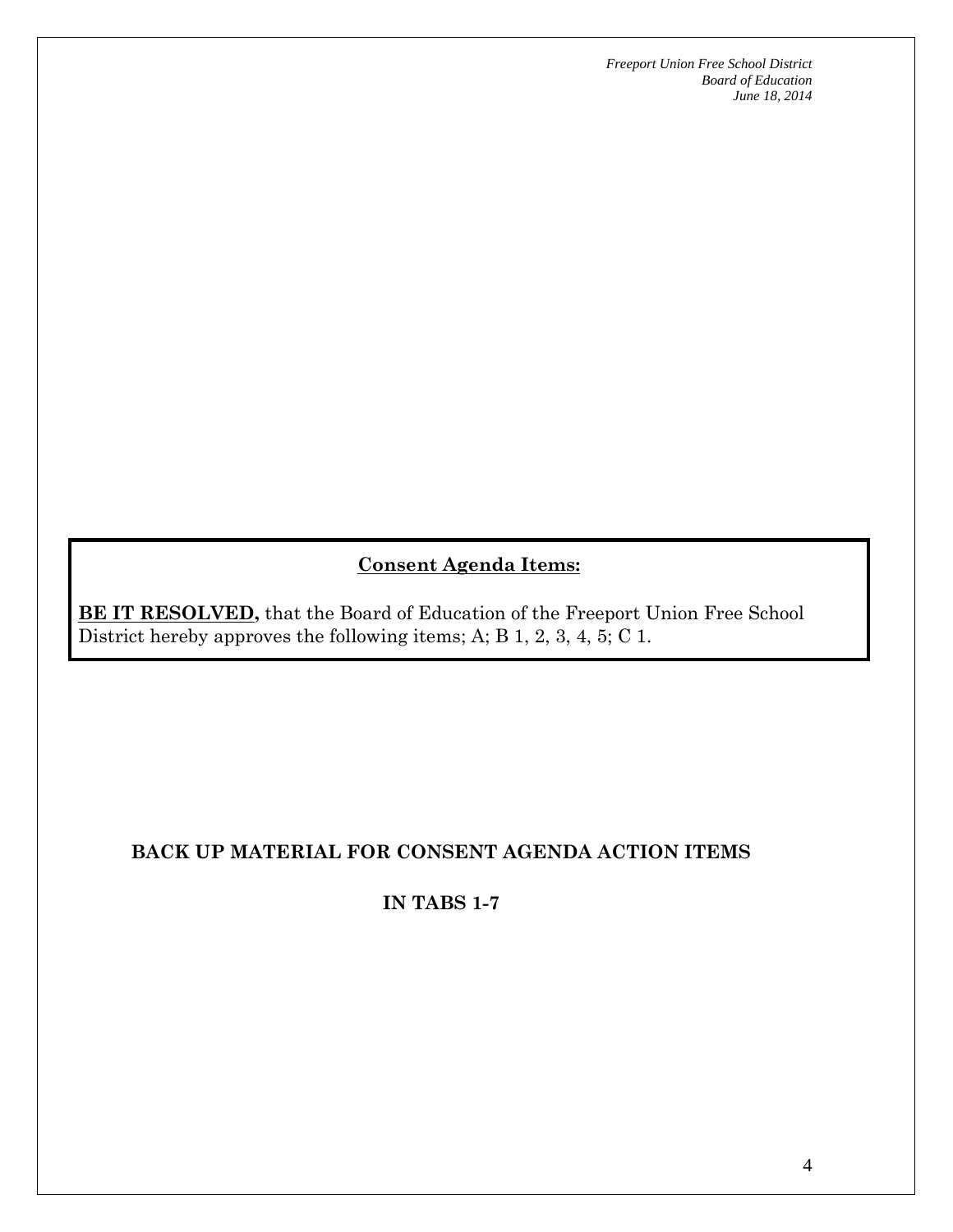**Acceptance of the Minutes**

**BE IT RESOLVED** that the Board of Education of the Freeport Union Free School District hereby accepts the minutes of the following meetings as written:

May 21, 2014; May 28, 2014; June 4, 2014.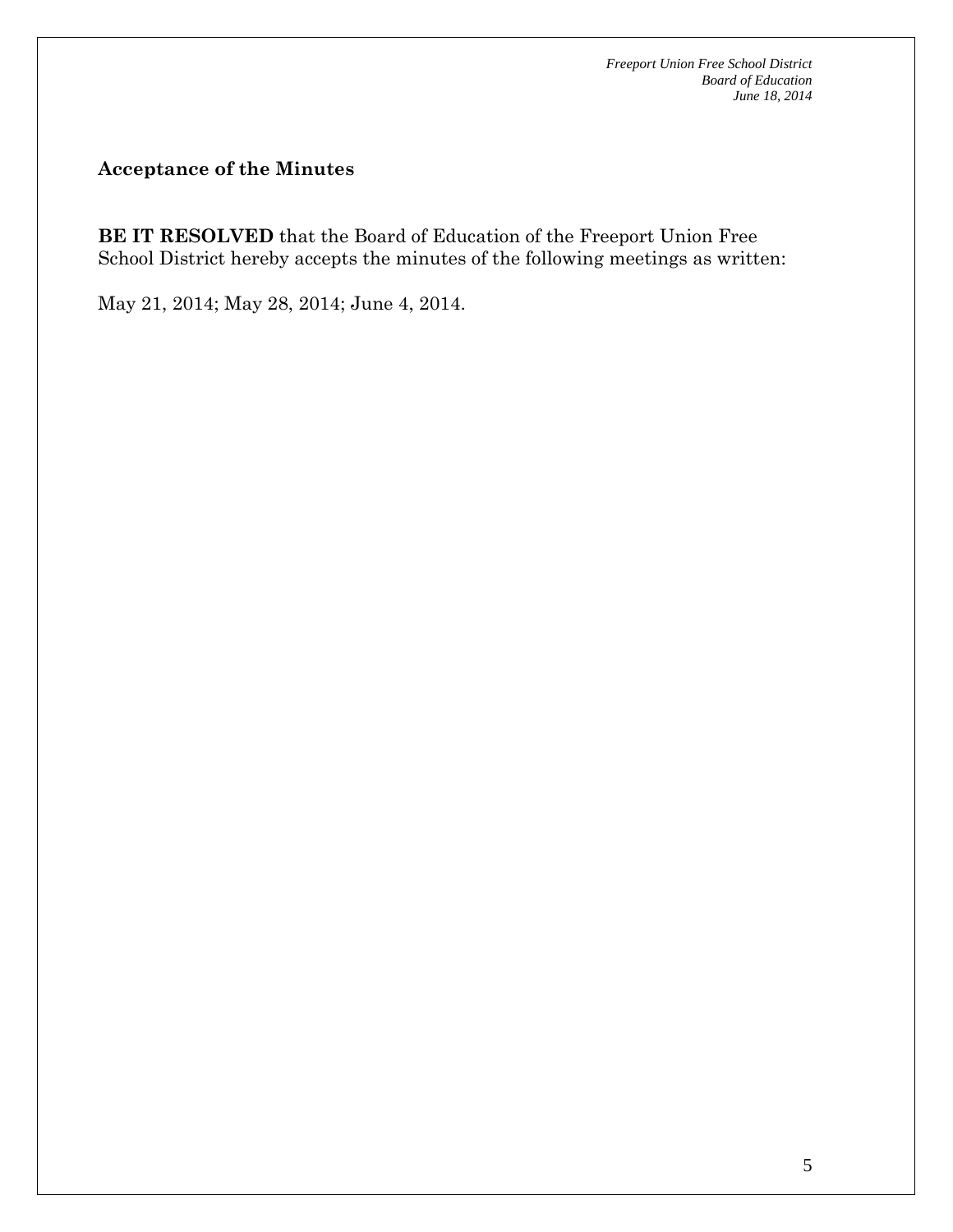# **Personnel**

# **Leave of Absence**

**BE IT RESOLVED**, that the Board of Education of the Freeport Union Free School District hereby grants a request for leave of absence as listed below:

1. **Linda Gooden**, Security Aide, effective May 20, 2014 through June 30, 2014, for health reasons.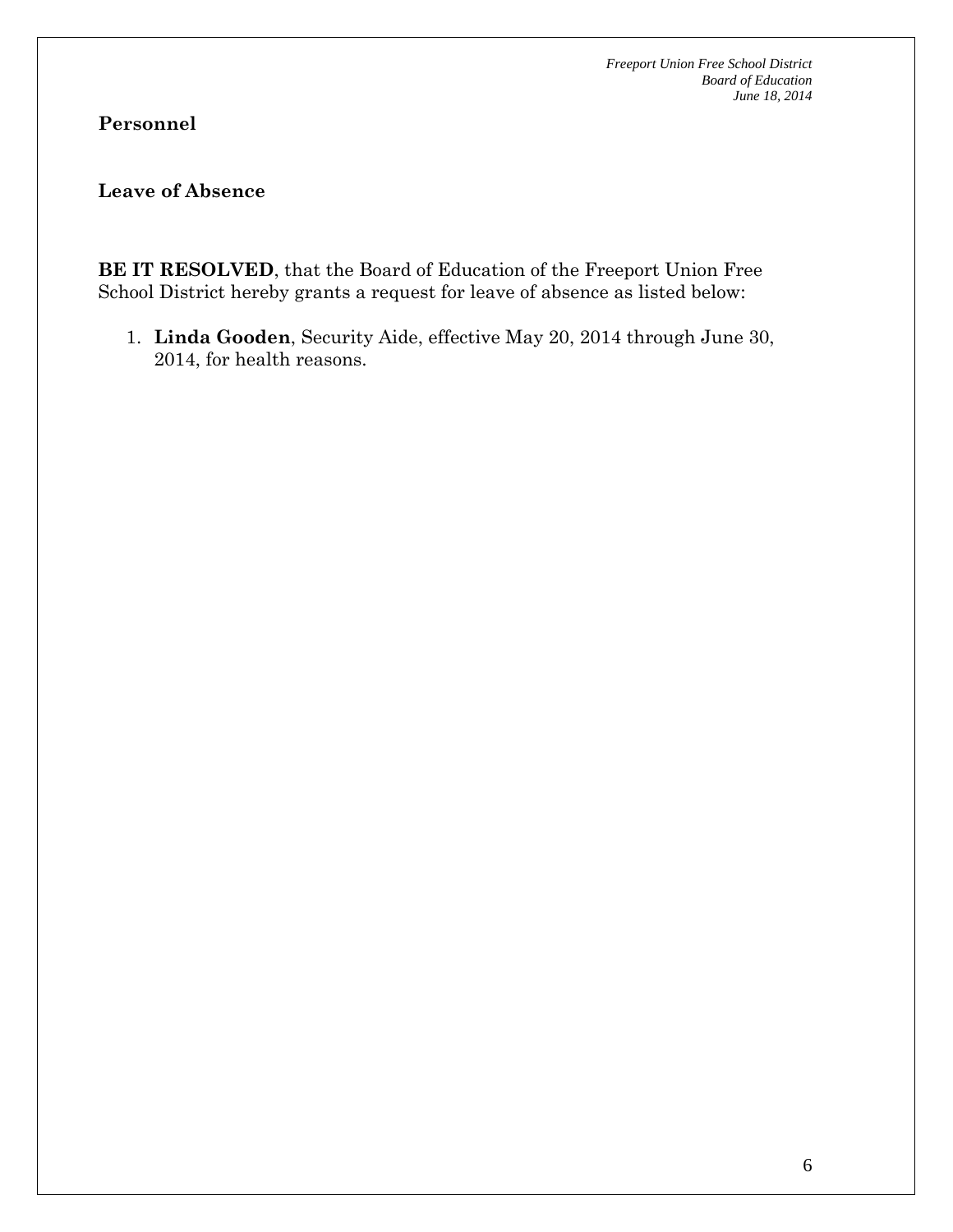#### **Resignation of Staff**

**BE IT RESOLVED**, that the Board of Education of the Freeport Union Free School District hereby accepts the letter(s) of resignation from the following staff member(s) as listed below:

- 1. **Lauren Muchnick**, Elementary Teacher, effective June 30, 2014, relocating out of state.
- 2. **Nilda Gentile,** Teacher Aide, effective June 24, 2014, for personal reasons.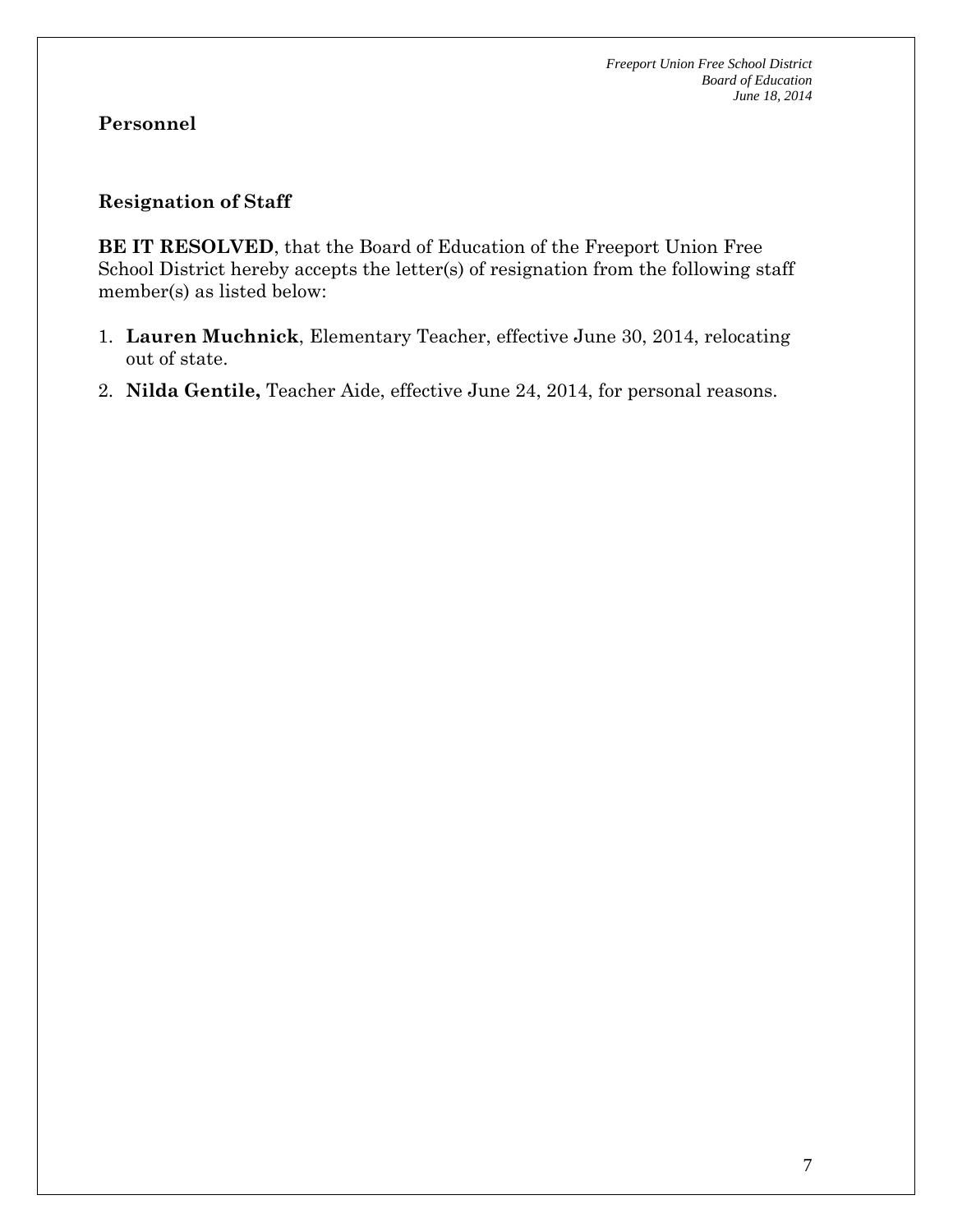### **Appointment of Instructional Staff - Probationary**

**BE IT RESOLVED**, that the Board of Education of the Freeport Union Free School District, upon the recommendation of the Superintendent, hereby appoints the individuals listed in the attached Appointment of Staff Report - Temporary, in accordance with the rules of the Board of Regents. These individuals shall possess appropriate certification allowing them to serve as teachers in the public schools of New York.

- 1. **Kristen Boshko**, Elementary Teacher, (returned from Preferred Eligibility List) (replacing L. Marino, retired) a probationary appointment effective September 1, 2014 through October 12, 2015 with anticipated tenure date of October 13, 2015. Compensation for this position will be on Step 3-1A of the U4D Schedule at \$68,651. Assignment: Archer.
- 2. **Samantha Liff,** Elementary Teacher, (returned from Preferred Eligibility List) (replacing M. J. Gould, retired) a probationary appointment effective September 1, 2014 through August 31, 2016 with anticipated tenure date of September 1, 2016. Compensation for this position will be on Step 1-1A of the U4D Schedule at \$63,301. Assignment: Giblyn.
- 3. **Kristin Jones-Thom**, Elementary Teacher, (returned from Preferred Eligibility List) (replacing J. Corbo, transfer) a probationary appointment effective September 1, 2014 through August 31, 2016 with anticipated tenure date of September 1, 2016. Compensation for this position will be on Step 2-2A of the U4D Schedule at \$65,976. Assignment: Bayview.
- 4. **Danielle Sekesan**, Social Studies Teacher, (replacing J. Glass, resigned) a probationary appointment effective September 1, 2014 with anticipated tenure September 1, 2015. Compensation for this position will be on Step 2- 1C of the U4C Schedule at \$61,440. Assignment: FHS.
- 5. **Kristen Hamilton**, English Teacher, (replacing T. Markel, retired) a probationary appointment effective September 1, 2014 with anticipated tenure September 1, 2016. Compensation for this position will be on Step 1- 2B of the U4D Schedule at \$65,282. Assignment: FHS.
- 6. **Angela Lynam,** English Teacher**,** (returned from Preferred Eligibility List) (replacing M. Spanier, retired) a probationary appointment effective September 1, 2014. Compensation for this position will be on Step 2-2A of the U4D Schedule at \$65,976. Assignment: FHS.
- 7. **Jennifer Staehle,** English Teacher, (replacing V. Schack, resigned) a probationary appointment effective September 1, 2014, with anticipated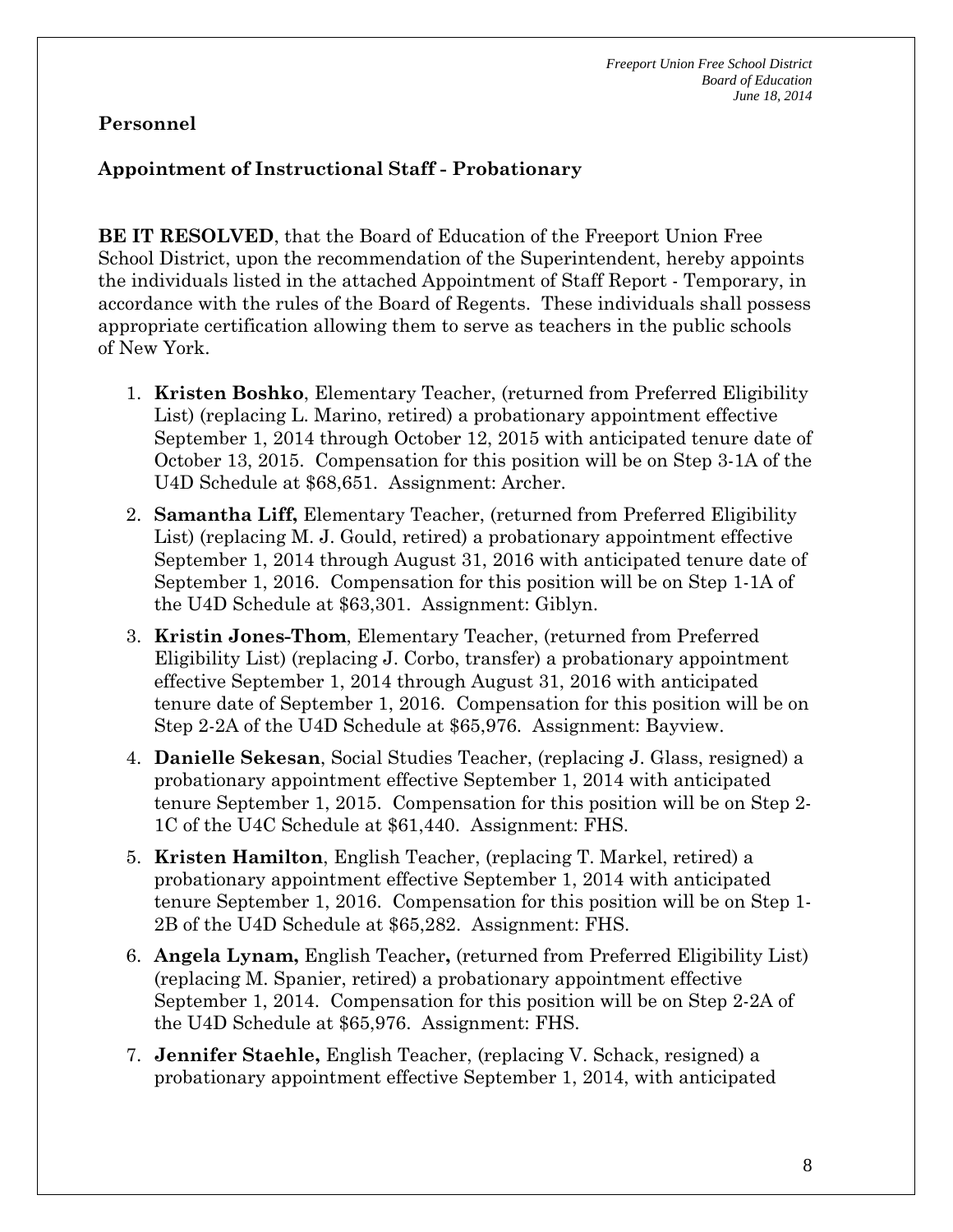tenure on September 1, 2017. Compensation for this position will be on Step 1-2B of the U4D Schedule at \$65,282. Assignment: FHS.

- 8. **Lawrence Bamberger,** Science Teacher, (replacing A. Mitchell, retired) a probationary appointment effective September 1, 2014, with anticipated tenure on September 1, 2017. Compensation for this position will be on Step 1-2A of the U4D Schedule at \$63,301. Assignment: FHS.
- 9. **Krista Pitman,** Elementary Teacher, (new) a probationary appointment effective September 1, 2014 with anticipated tenure on September 1, 2016. Compensation for this position will be on Step 1-2A of the U4D Schedule at \$63,301. Assignment: Giblyn.
- 10.**Nicole Pomerico,** Elementary Teacher, (new) a probationary appointment effective September 1, 2014 with anticipated tenure on September 1, 2017. Compensation for this position will be on Step 1-1A of the U4C Schedule at \$53,596. Assignment: Archer.
- 11.**Lauren Quezada**, Elementary Teacher, (new) a probationary appointment effective September 1, 2014 with anticipated tenure on September 1, 2016. Compensation for this position will be on Step 1-2A of the U4D Schedule at \$63,301. Assignment: Giblyn.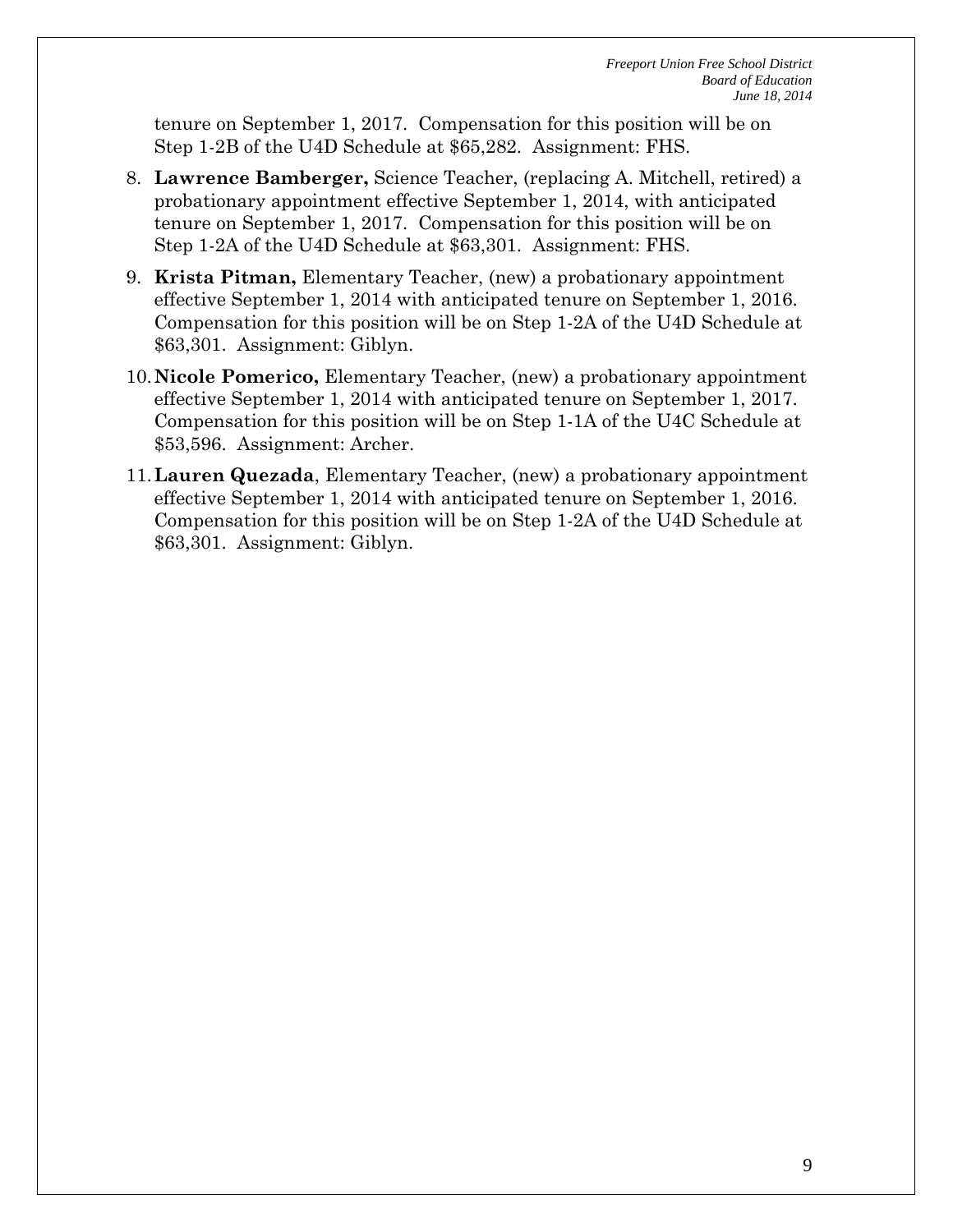#### **Appointment of Staff-Non-Instructional**

**BE IT RESOLVED**, that the Board of Education of the Freeport Union Free School District hereby appoints the individuals as listed, in accordance with Civil Service Rules and Regulations.

1. **Nyron Creighton,** Security, (replacing M. Barrett, resigned) a probationary appointment effective September 1, 2014 for a period of 26 weeks upon Civil Service approval. Compensation for this position shall be according to the Security Schedule at \$22,560. Assignment: FHS.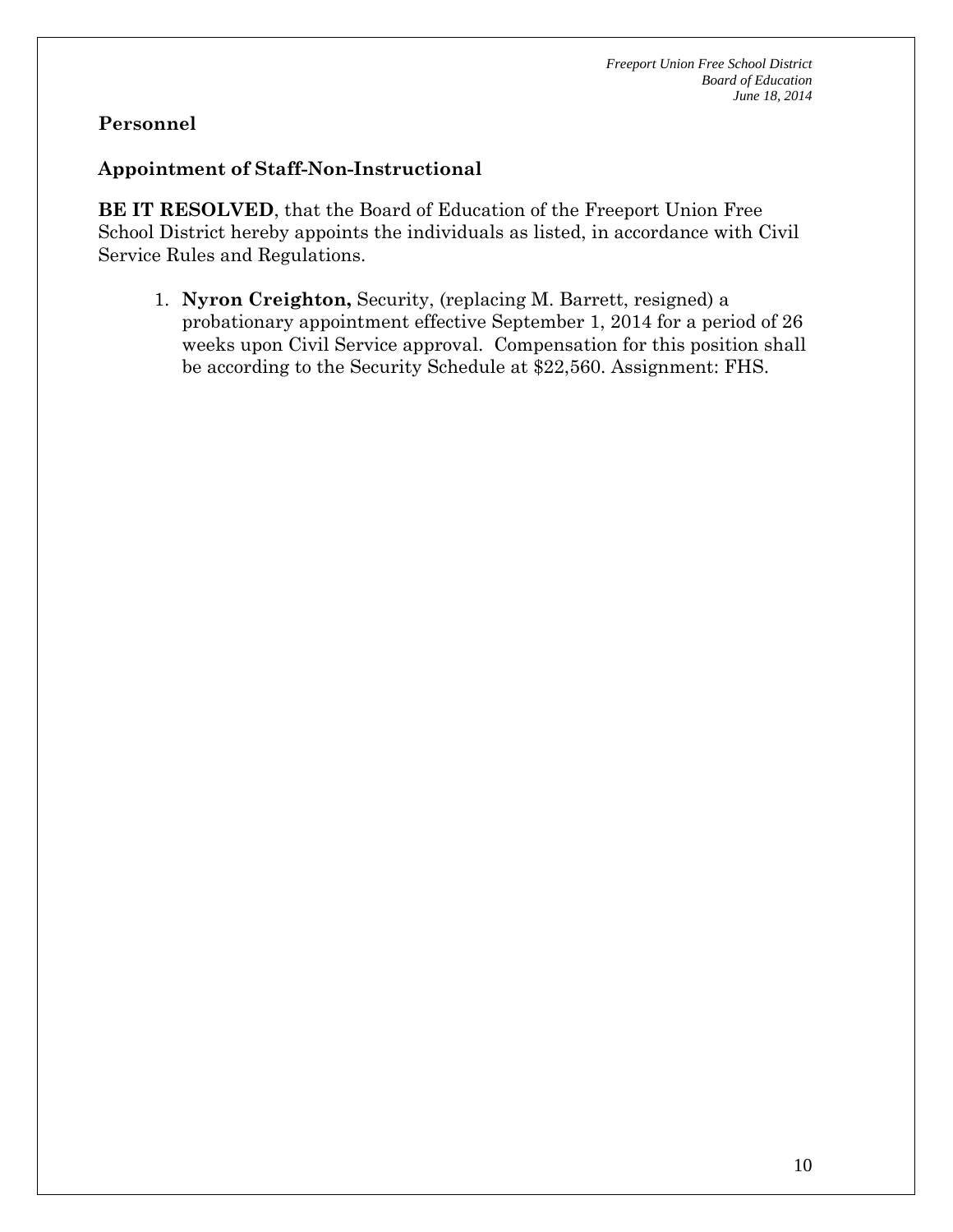#### **Appointment of Summer Academy of the Arts/Enrichment Staff**

**BE IT RESOLVED**, that the Board of Education of the Freeport Union Free School District, upon the recommendation of the Superintendent, hereby appoints the individuals listed in accordance with the rules of the Board of Regents. These individuals shall possess appropriate certification allowing them to serve as teachers in the public schools of New York

| Name                  | Position           | <b>Salary</b> |
|-----------------------|--------------------|---------------|
| Ms. Ruth Breidenbach  | Coordinator        | \$4,673.70    |
| Dr. Talonda Thomas    | Teacher            | \$3,738.96    |
| Shannon Abramovitz    | Teacher            | \$3,738.96    |
| Michael Young         | Teacher            | \$3,738.96    |
| Adam Rubin            | Teacher            | \$3,738.96    |
| Ronald Federici       | Teacher            | \$3,738.96    |
| Ms. Jeannie Rodriguez | Teacher            | \$3,738.96    |
| Ms. Geraldine LaPenne | Teacher            | \$3,738.96    |
| Ms. Mahendra Morales  | Teacher            | \$3,738.96    |
| Ms. Vanessa Mannanice | Teacher            | \$3,738.96    |
| Ms. Shenequa Thompson | Teacher            | \$3,738.96    |
| Ms. Michele Mars      | Part-time clerical | \$1,296.00    |
| Ms. Agnes Burgess     | <b>Nurse</b>       | \$3,738.96    |
| Ms. Vida Brizill      | <b>TA</b>          | \$1,013.04    |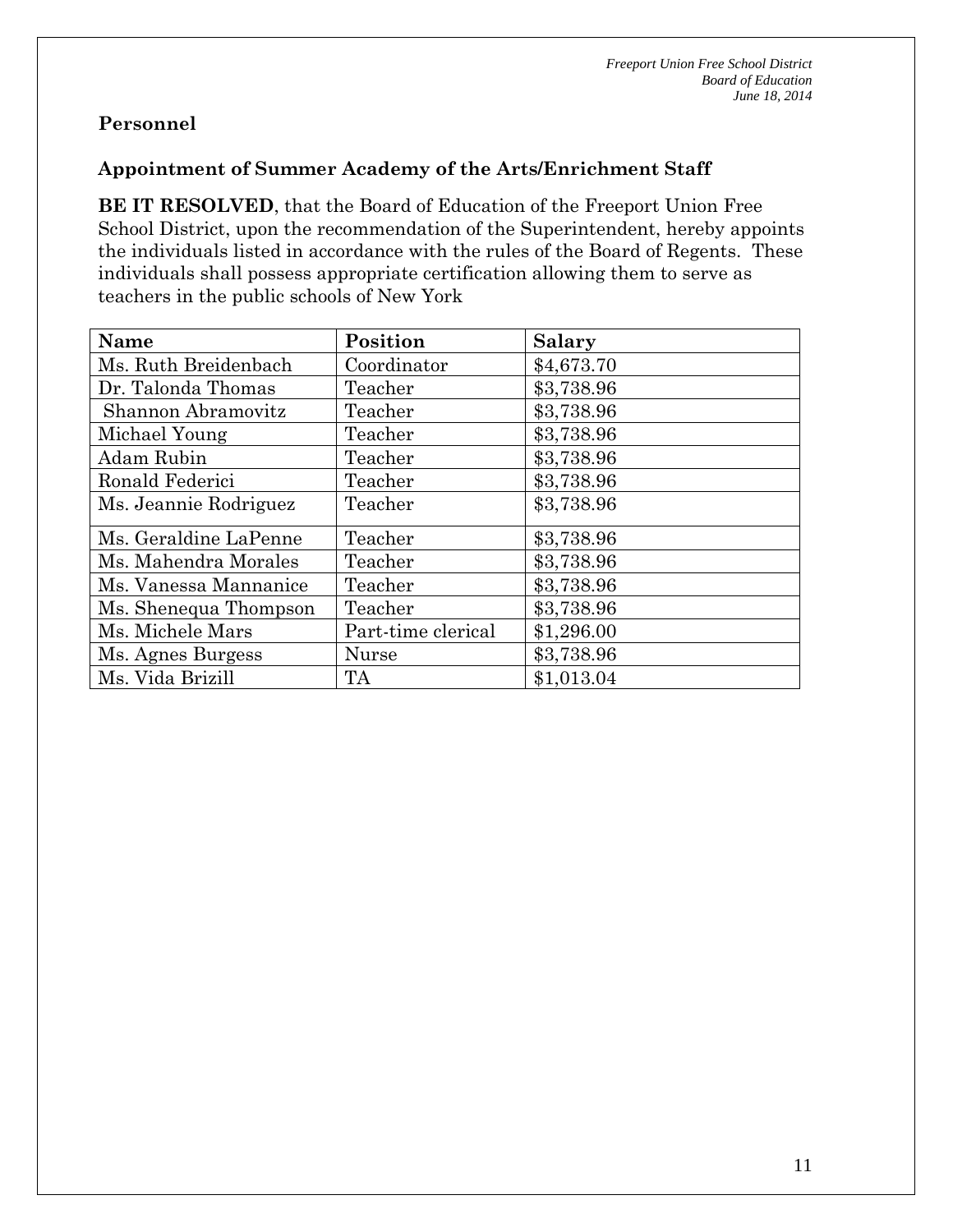#### **CSE/CPSE Minutes**

**BE IT RESOLVED,** that the Board of Education of the Freeport Union Free School District hereby accepts the minutes of the meetings of the Committee on Special Education and the Committee on Preschool Special Education for the following dates:

April 23, 25, 28, 29, 2014

May 1, 2, 8, 14, 15, 16, 19, 20, 21, 22, 23, 28, 29, 30, 2014

June 2, 3, 8, 2014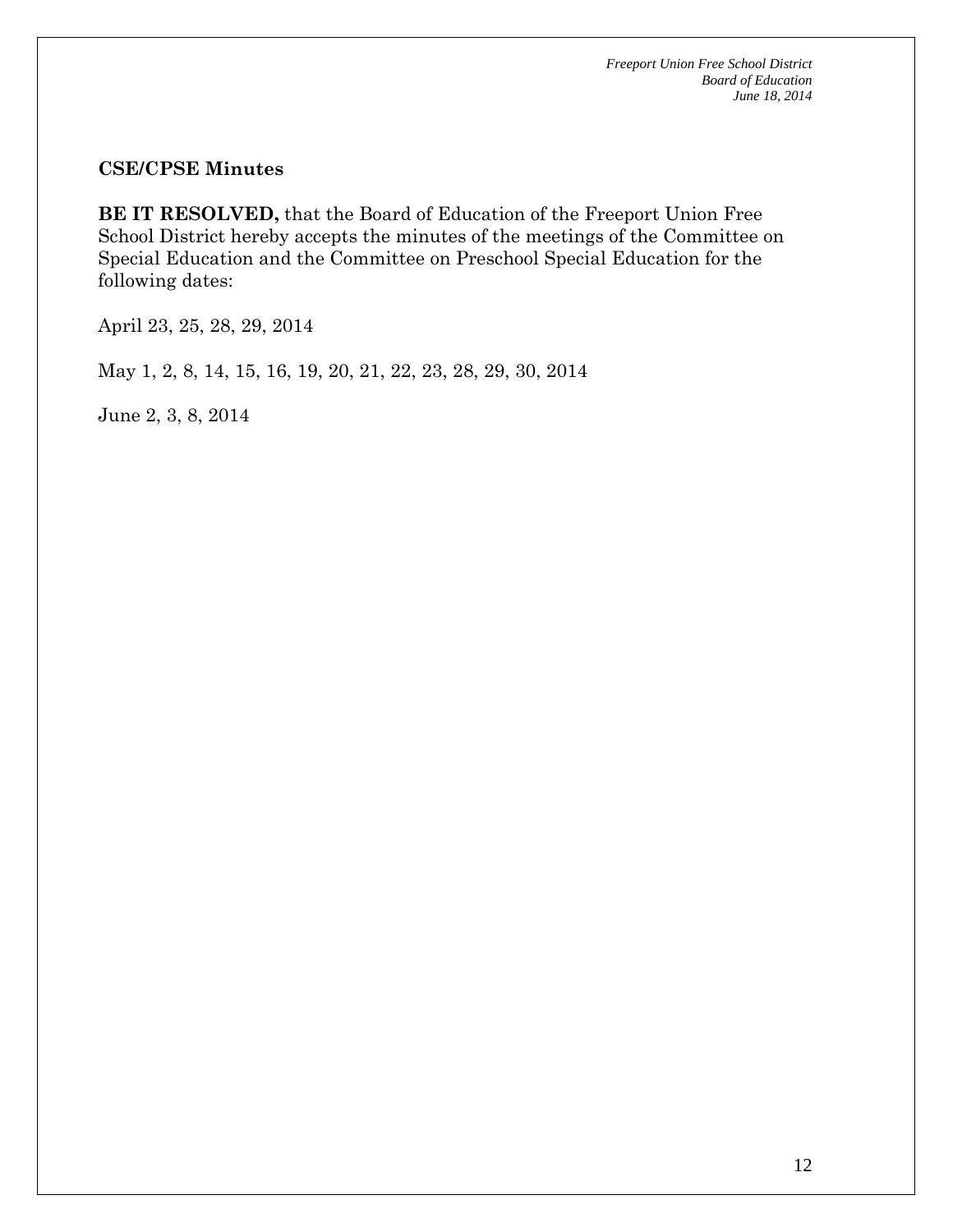**Finance**

### **Budget Transfer – General Fund – June, 2014**

**BE IT RESOLVED,** that the Board of Education of the Freeport Union Free School District hereby approves the attached Budget Transfer within the General Fund for June, 2014.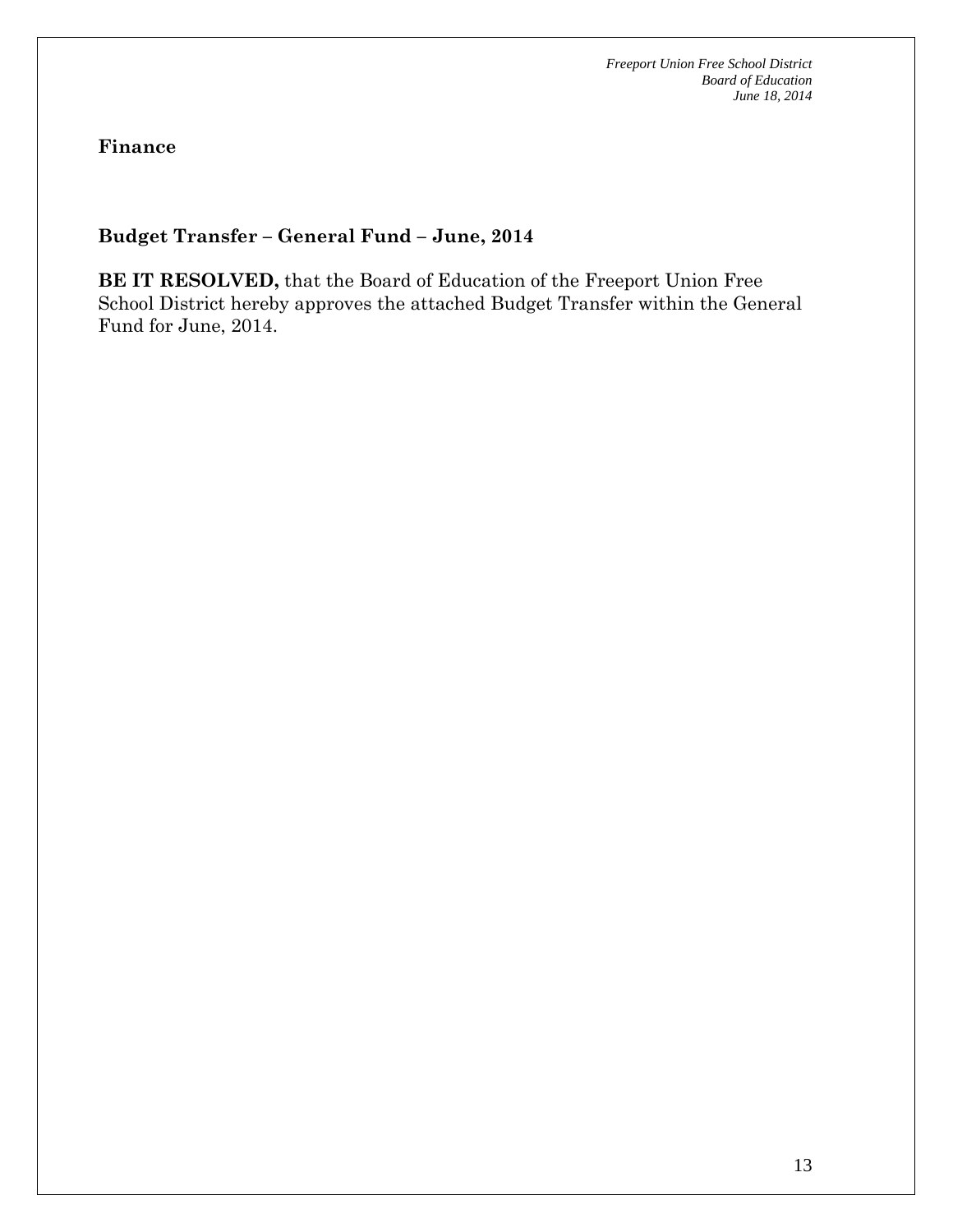**Finance**

#### **Acceptance of the Internal Audit Report**

**BE IT RESOLVED,** that the Board of Education of the Freeport Union Free School District hereby accepts the Internal Audit Reports.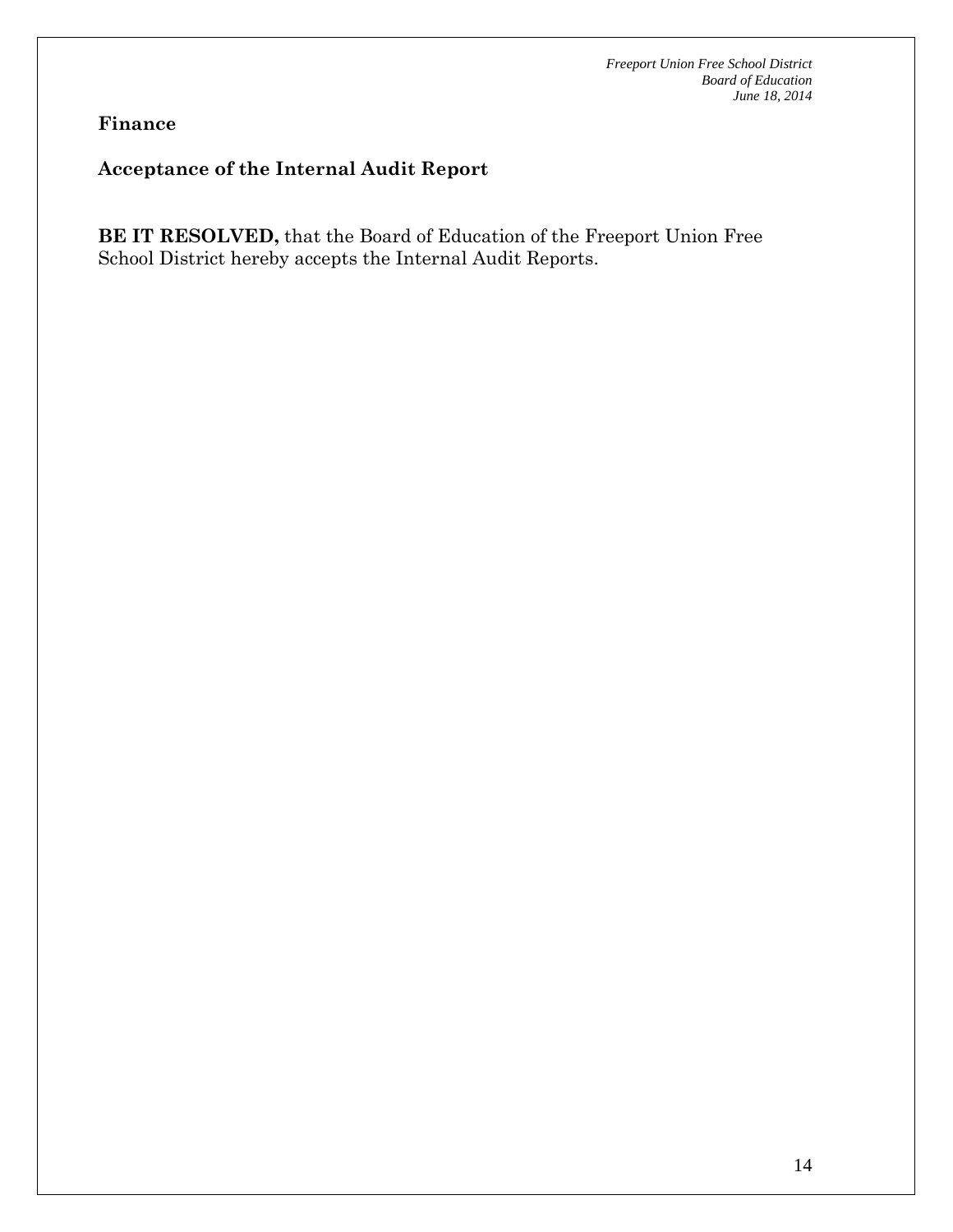#### **Finance**

**Disqualification of a Bid - Allstate Enterprises, Inc.**

**WHEREAS,** the Board of Education of the Freeport Union Free School District advertised for bids for QSCB Projects – Toilet Replacements J. W. Dodd Middle School, and Leo F. Giblyn School and opened the bid on May 30, 2014 at 11:00 a.m.

**WHEREAS,** said bids were received and opened by the School District on May 30, 2014;

**WHEREAS,** the School District Administration has reviewed the bids submitted by the vendors;

**WHEREAS,** based upon their review, the School District Administration recommends that the Board of Education of the Freeport Union Free School District rejects the bid as incomplete.

**WHEREAS,** the Board of Education of the Freeport Union Free School District has determined that the best interests of the School District are not promoted by award of this contract at this time.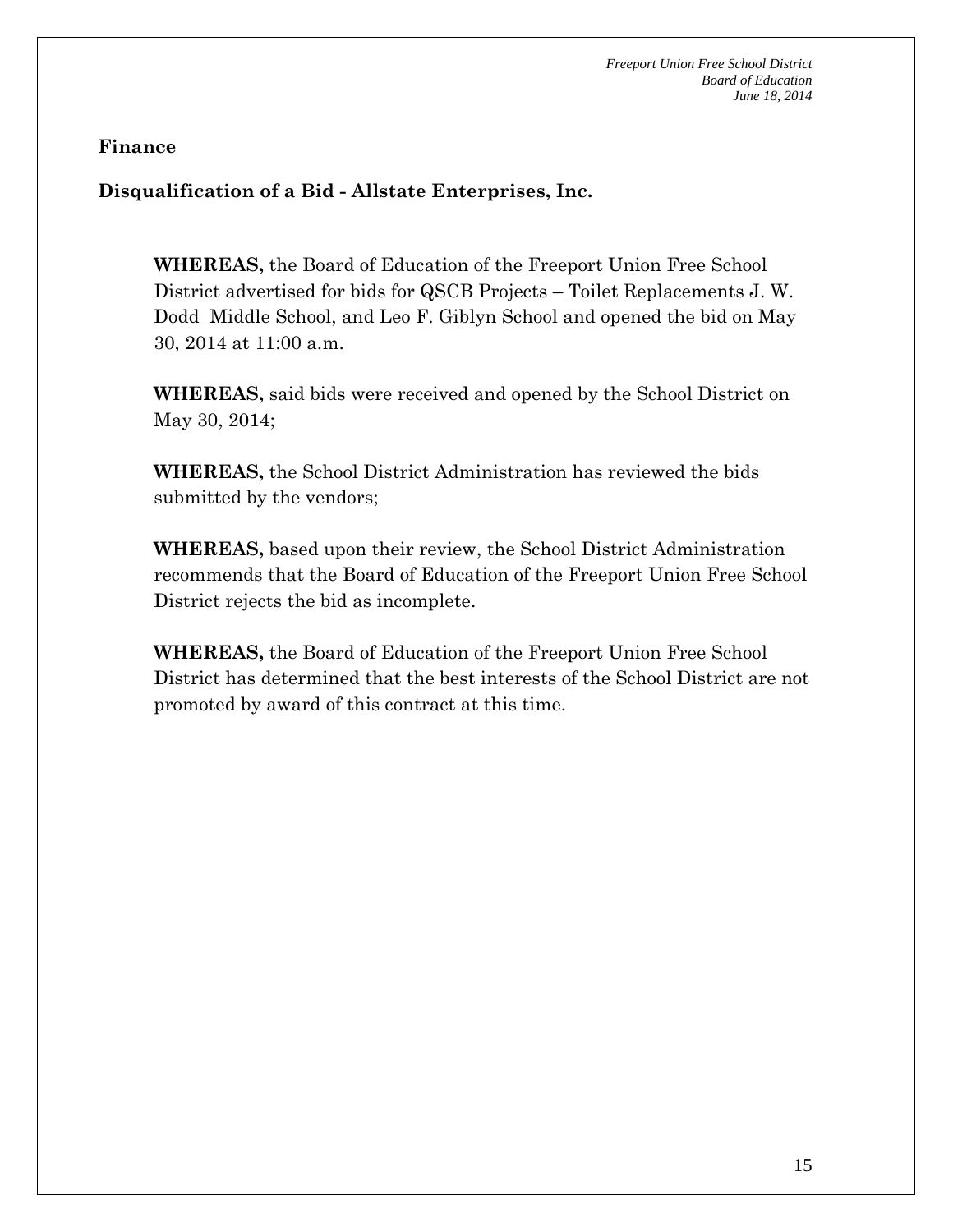**Finance**

# **Bid Award for Driver Education Road Instruction Services**

**BE IT RESOLVED,** that the Board of Education of the Freeport Union Free School District hereby awards the contract for Driver Education Instruction Services to East Meadow Driving School with a total base bid of \$200 (the lowest responsible bid) per student for the 2014/2015 school year and as recommended in the attached bid specifications.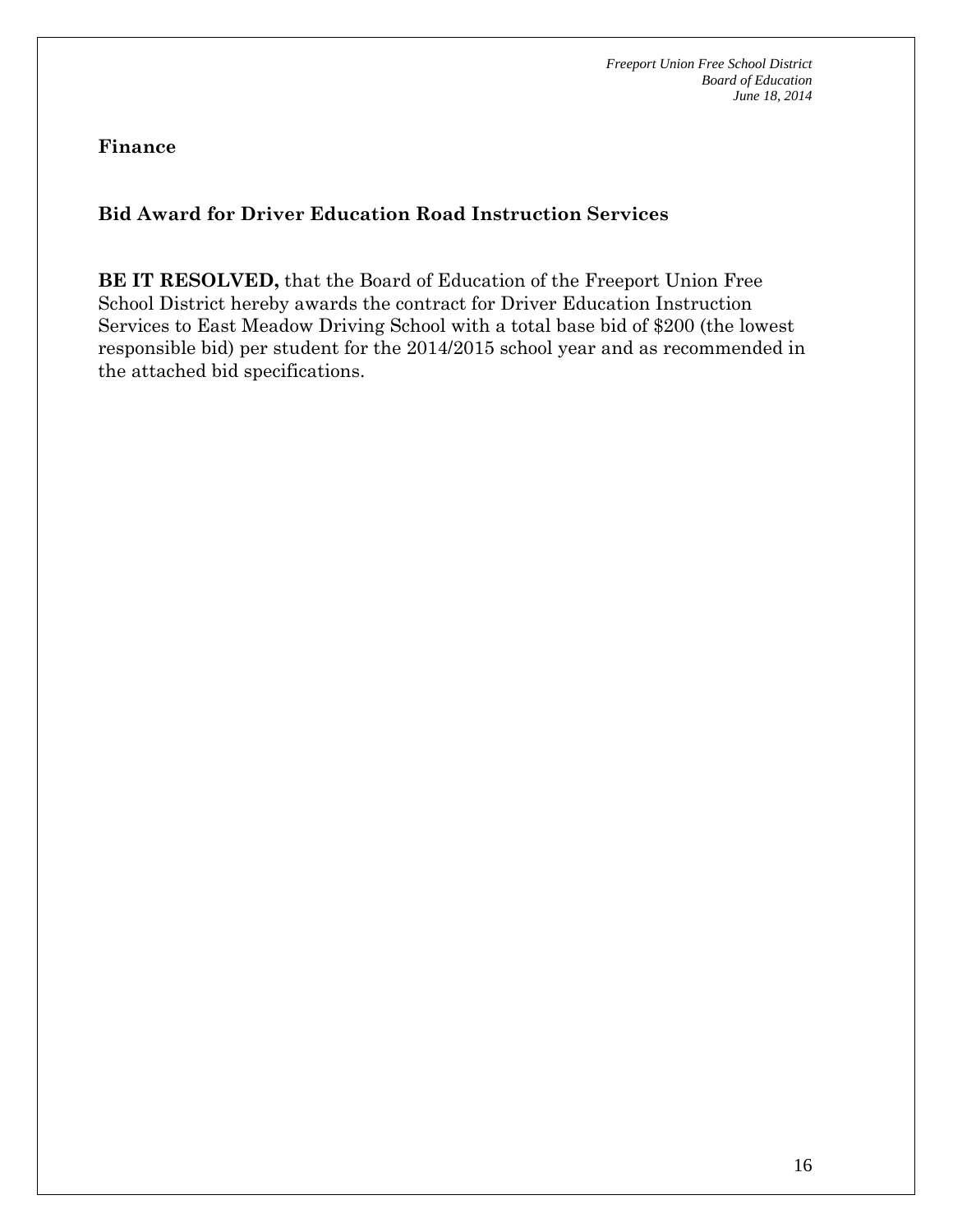**Finance**

#### **Bid Award – QSCB Projects / Capital Reserve Fund Projects; Window Replacement at Freeport High School (FHS) Ceiling Replacement at FHS and J.W. Dodd M.S. Interior Elevator at Archer Street School Toilet Room Upgrades – J.W. Dodd M.S. and Leo F. Giblyn**

**BE IT RESOLVED,** that the Board of Education of the Freeport Union Free School District hereby awards the bid for window replacement at Freeport High School with a base bid in the amount of \$444,000 to Arrow Steel Window Co.

**BE IT FURTHER RESOLVED,** that the Board of Education of the Freeport Union Free School District awards the bid for Ceiling Replacement at Freeport High School and J. W. Dodd Middle School with a base bid in the amount of \$149,900 to Hi Lume, Inc.

**BE IT FURTHER RESOLVED,** that the Board of Education of the Freeport Union Free School District hereby awards the bid to IJZ Associates, Inc., for Toilet Room Upgrades for the Leo F. Giblyn School with a base bid in the amount of \$145,555 to IJZ Associates, Inc.

**BE IT ALSO FURTHER RESOLVED,** that the Board of Education of the Freeport Union Free School District hereby awards the bid Interior Elevator for the Archer Street School with a base bid in the amount of \$425,000 to Baruti Construction Corp.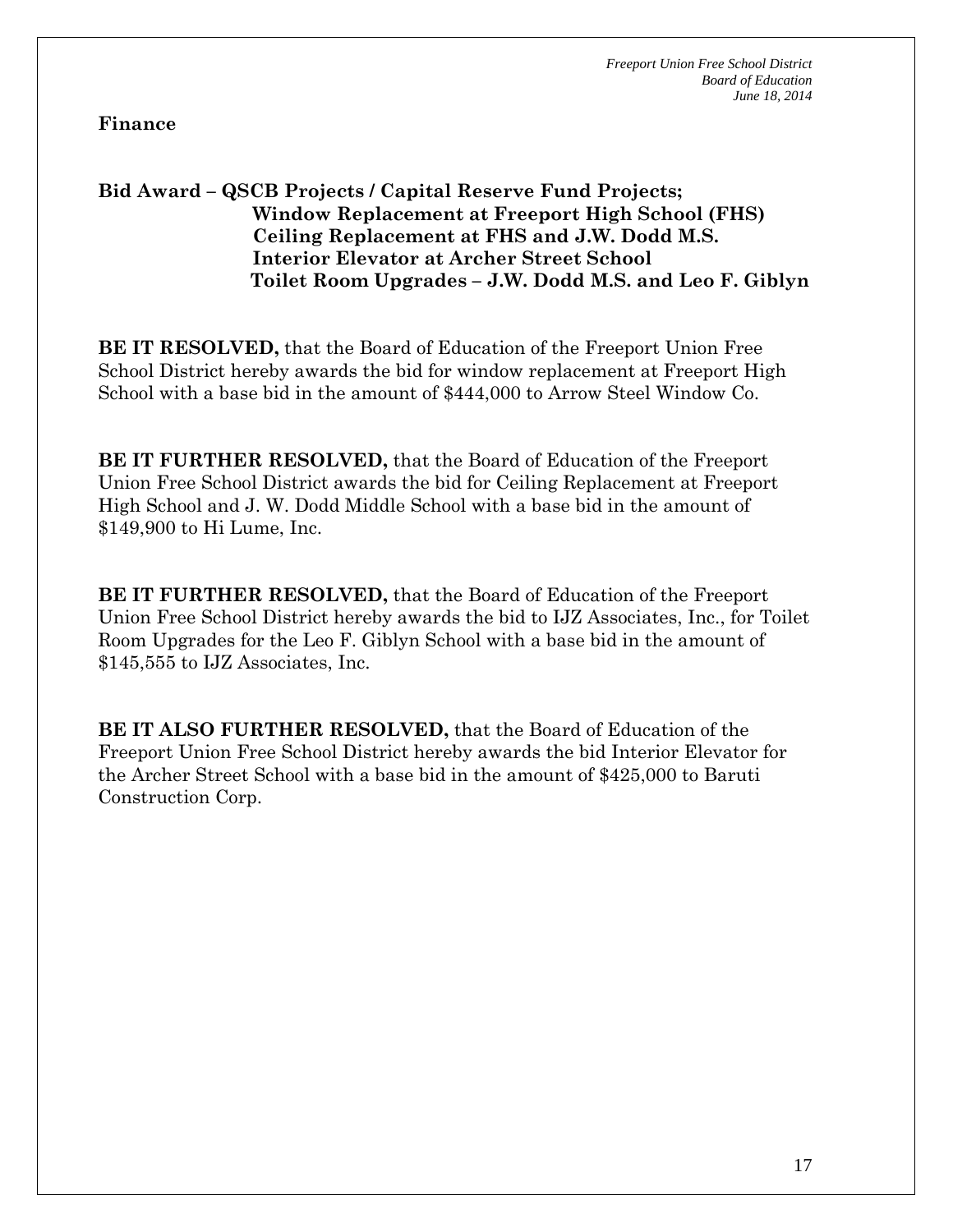**Finance**

**Approval of a Dental Plan – Metropolitan Life Insurance Co.**

**BE IT RESOLVED**, that the Board of Education authorizes the District to enroll in the Metropolitan Life Insurance Co. Dental Insurance Plan, for the 2014-2015 School Year, upon mutually acceptable terms and conditions; and

**BE IT FURTHER RESOLVED**, that the Board of Education authorizes the Superintendent of Schools, or his designee, to execute the necessary paperwork to effectuate said enrollment.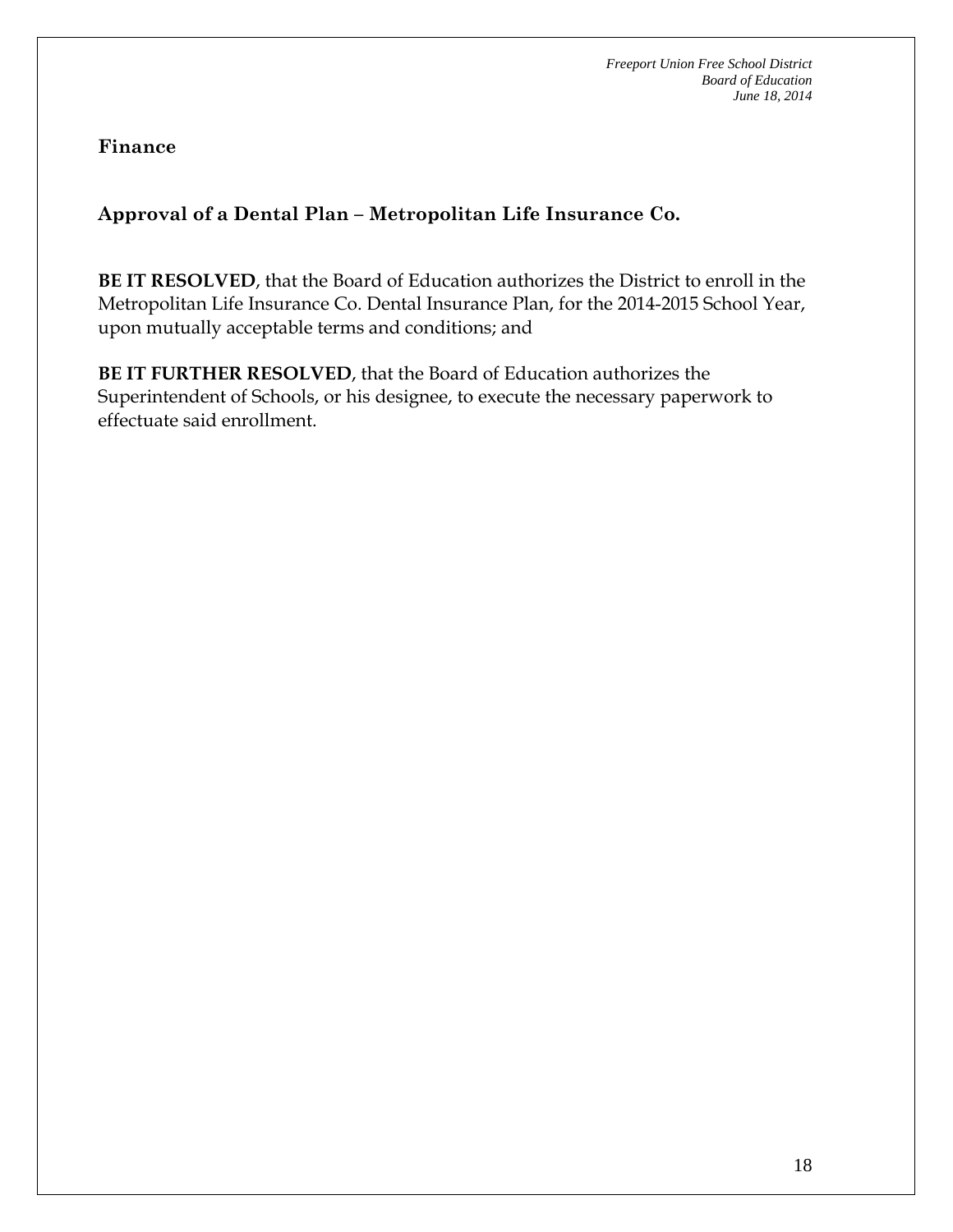#### **Finance**

### **Approval of a Contract for Accounting Services**

**BE IT RESOLVED**, that the Board of Education of the Freeport Union Free School District hereby appoints The Galamery Company, Inc., Certified Public Accountants & Consultants to provide accounting services as per the proposal beginning fiscal year 2013/2014 for a fee of \$13,000 with an option to renew on an annual basis until fiscal year 2017/2018.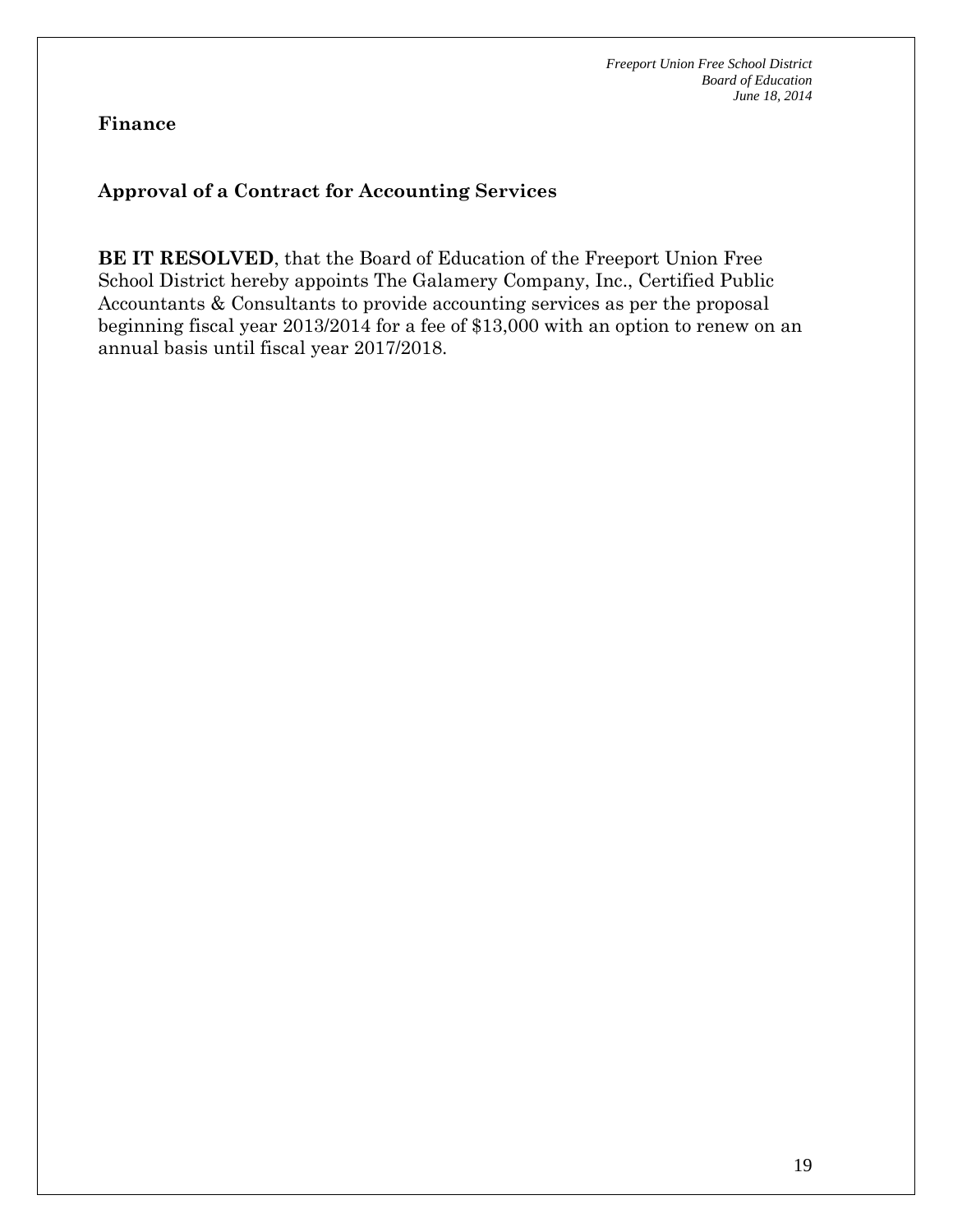### **Finance**

## **Transfer of Funds to Reserves for the Fiscal Year 2013-2014**

### **Capital Reserve Fund (Facilities Improvement Program)**

**BE IT RESOLVED**, that the Board of Education of the Freeport Union Free School District hereby authorizes the transfer up to \$1,500,000 to the Capital Reserve Fund from the District's existing fund balance to finance Capital Reserve Fund (Facilities Improvement Program) – Freeport Public Schools, for the purpose of building renovations.

#### **Retirement Contribution Reserve**

**BE IT RESOLVED,** that the Board of Education of the Freeport Union Free School District hereby authorizes the transfer up to \$1,000,000 to the Retirement Contribution Reserve from the District's existing fund balance to finance retirement contributions to the New York State and Local Employees' Retirement System.

#### **Worker's Compensation Reserve**

**BE IT RESOLVED,** that the Board of Education of the Freeport Union Free School District hereby authorizes the transfer up to \$1,000,000 to the Worker's Compensation Reserve from the District's existing fund balance to finance worker's compensation claims to employees.

## **Unemployment Reserve**

**BE IT RESOLVED,** that the Board of Education of the Freeport Union Free School District hereby authorizes the transfer up to \$200,000 to the Unemployment Reserve from the District's existing fund balance to finance unemployment claims to employees.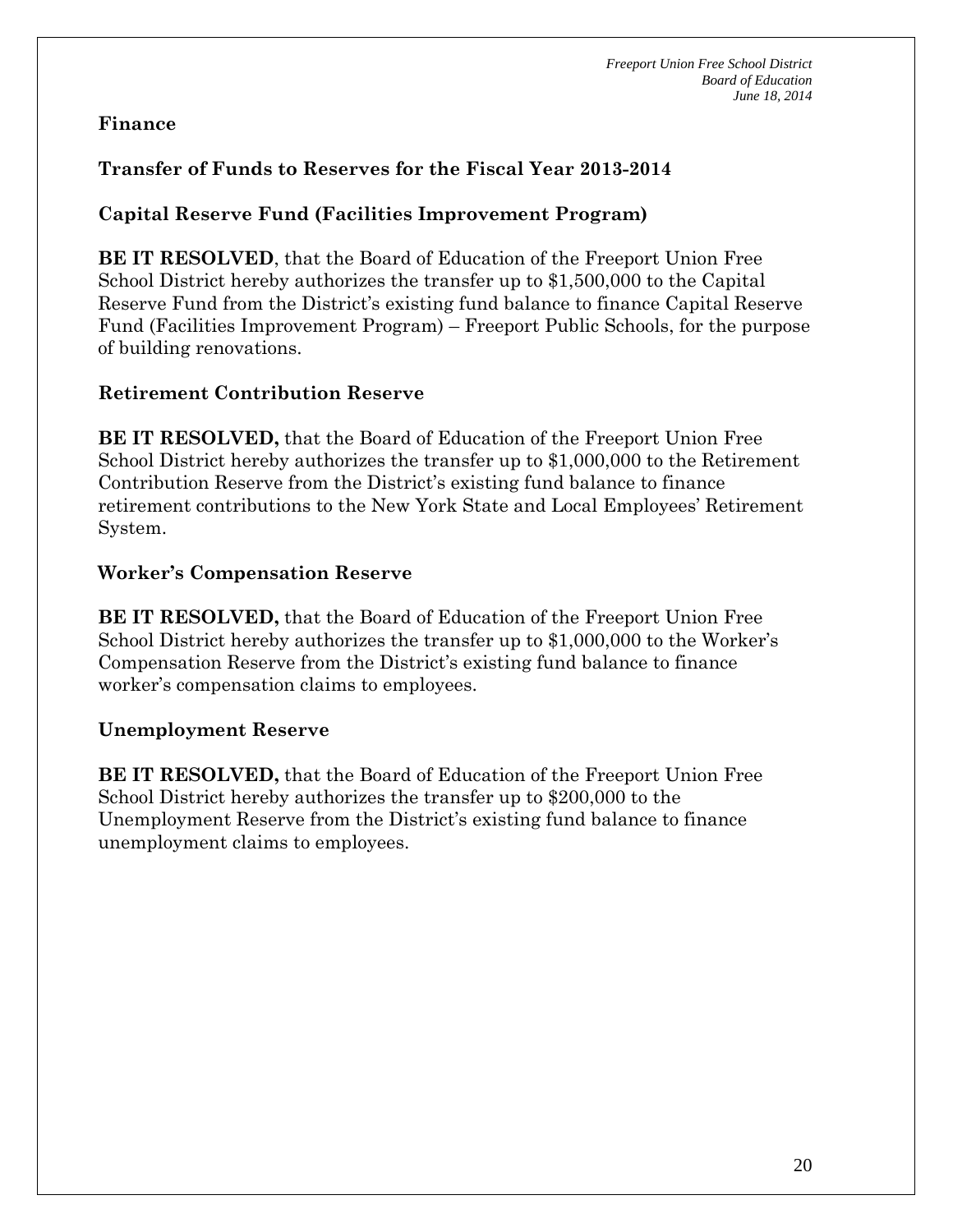**Education**

### **Adoption of the Revised Code of Conduct**

**BE IT RESOLVED,** that the Board of Education of the Freeport Union Free School District hereby adopts the revised Code of Conduct for 2014-2015 School Year.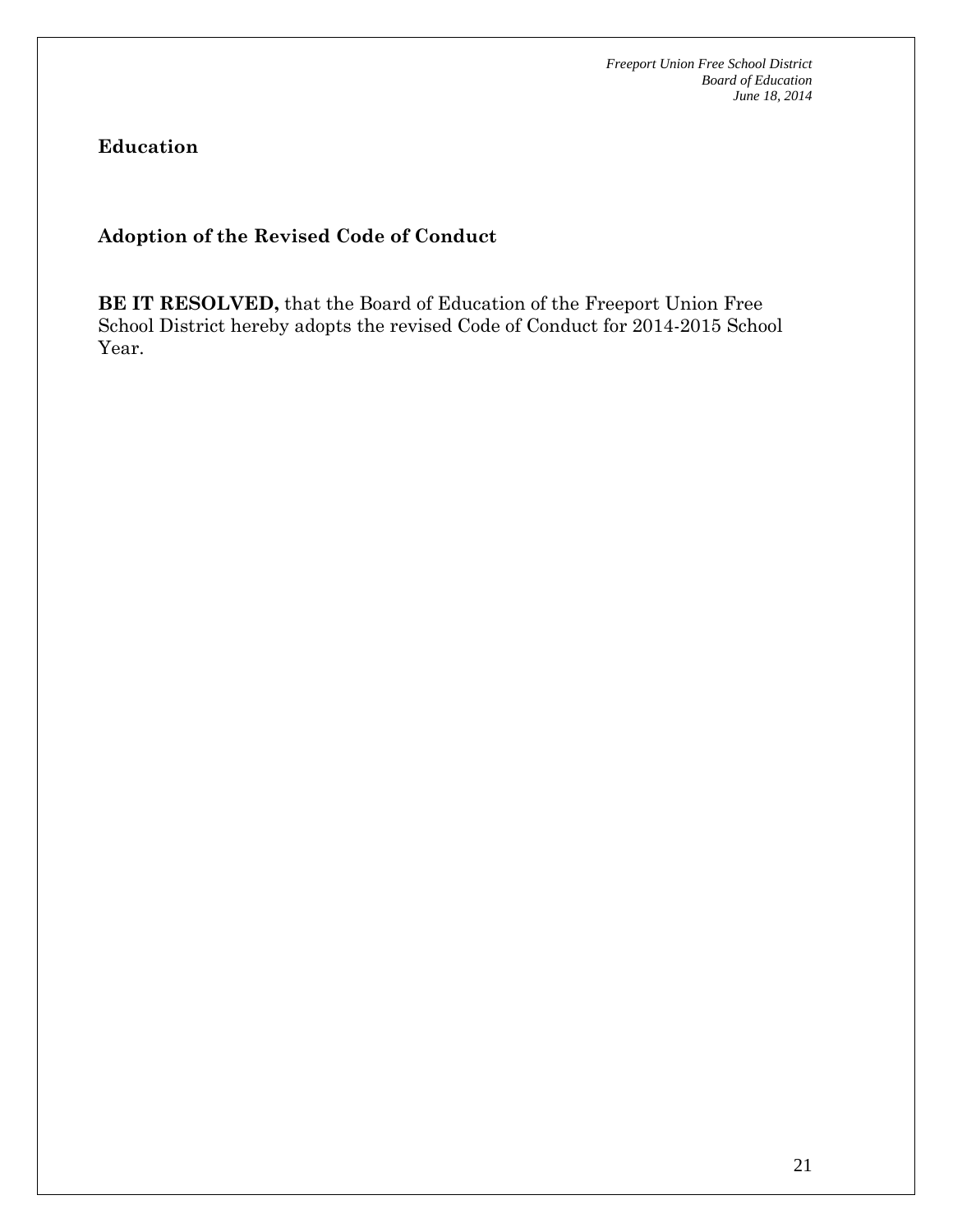# **Education**

#### **Approval of a Consultant**

**BE IT RESOLVED,** that the Board of Education hereby approve the agreement between the following consultant(s) and the Freeport Union Free School District, as per the following list for; and

**BE IT FURTHER RESOLVED**, that the Board of Education authorizes the Superintendent (or his designee) to execute said agreements on its behalf.

| Consultant | <b>Schools</b> | <b>Services Provided</b> | <b>Total Cost</b> | <b>Funding Source</b> |
|------------|----------------|--------------------------|-------------------|-----------------------|
| John Riss  | FHS.           | Musical Accompanist      | \$608             | General Fund          |
| John Riss  | FHS            | Musical Conductor        | \$608             | General Fund          |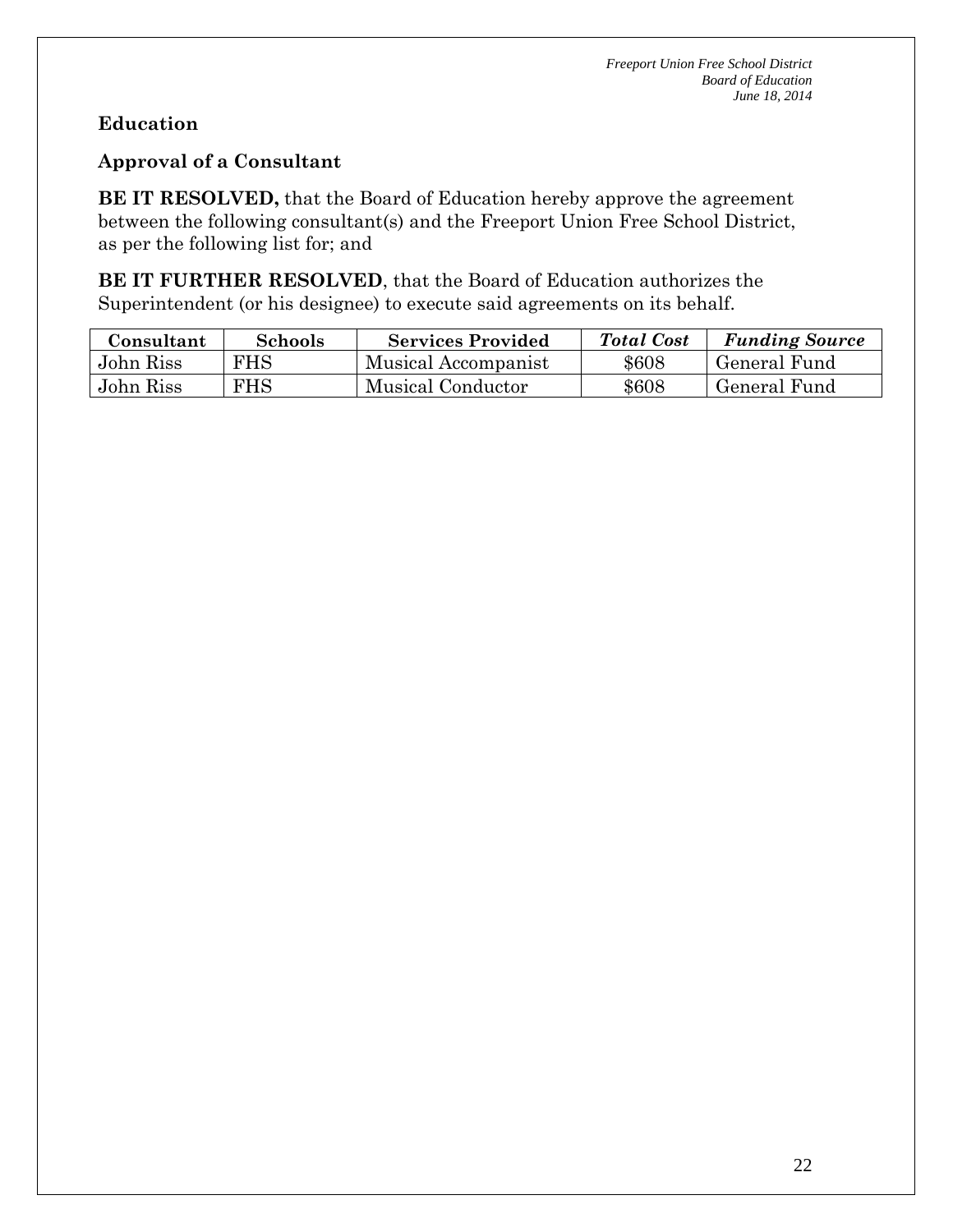#### **Granting of Tenure**

**BE IT RESOLVED,** that the Board of Education of the Freeport Union Free School District hereby grants tenure status to the following individual(s):

| <b>NAME</b>                  | <b>SCHOOL</b> | <b>TENURE AREA</b>                             | <b>TENURE DATE</b>    |  |  |  |
|------------------------------|---------------|------------------------------------------------|-----------------------|--|--|--|
| Administrator(s)             |               |                                                |                       |  |  |  |
| Alice Kane                   | District Wide | Director of Pupil<br><b>Personnel Services</b> | July 1, 2014          |  |  |  |
| Teacher(s)                   |               |                                                |                       |  |  |  |
| Kristen Anisis               | <b>FHS</b>    | English                                        | September 1, 2014     |  |  |  |
| Luz Jerez-Anello             | <b>NV</b>     | <b>ESL</b>                                     | September 1, 2014     |  |  |  |
| Michael Addiego              | <b>FHS</b>    | <b>Special Education</b>                       | September 12,<br>2014 |  |  |  |
| <b>Teaching Assistant(s)</b> |               |                                                |                       |  |  |  |
| <b>NAME</b>                  | <b>SCHOOL</b> | <b>TENURE AREA</b>                             | <b>TENURE DATE</b>    |  |  |  |
| Adrienne<br>Weinstein        | Archer        | Teaching<br>Assistant                          | September 1, 2014     |  |  |  |
| Maria DeBlasio               | Bayview       | Teaching<br>Assistant                          | September 1, 2014     |  |  |  |
| Virginia<br>Ramkissoon       | Bayview       | Teaching<br>Assistant                          | September 1, 2014     |  |  |  |
| Diana Toback                 | Archer        | Teaching<br>Assistant                          | September 1, 2014     |  |  |  |
| Jessica Rathbun              | Giblyn        | Teaching<br>Assistant                          | September 1, 2014     |  |  |  |
| <b>Tiffany Grimes</b>        | <b>NV</b>     | Teaching<br>Assistant                          | September 1, 2014     |  |  |  |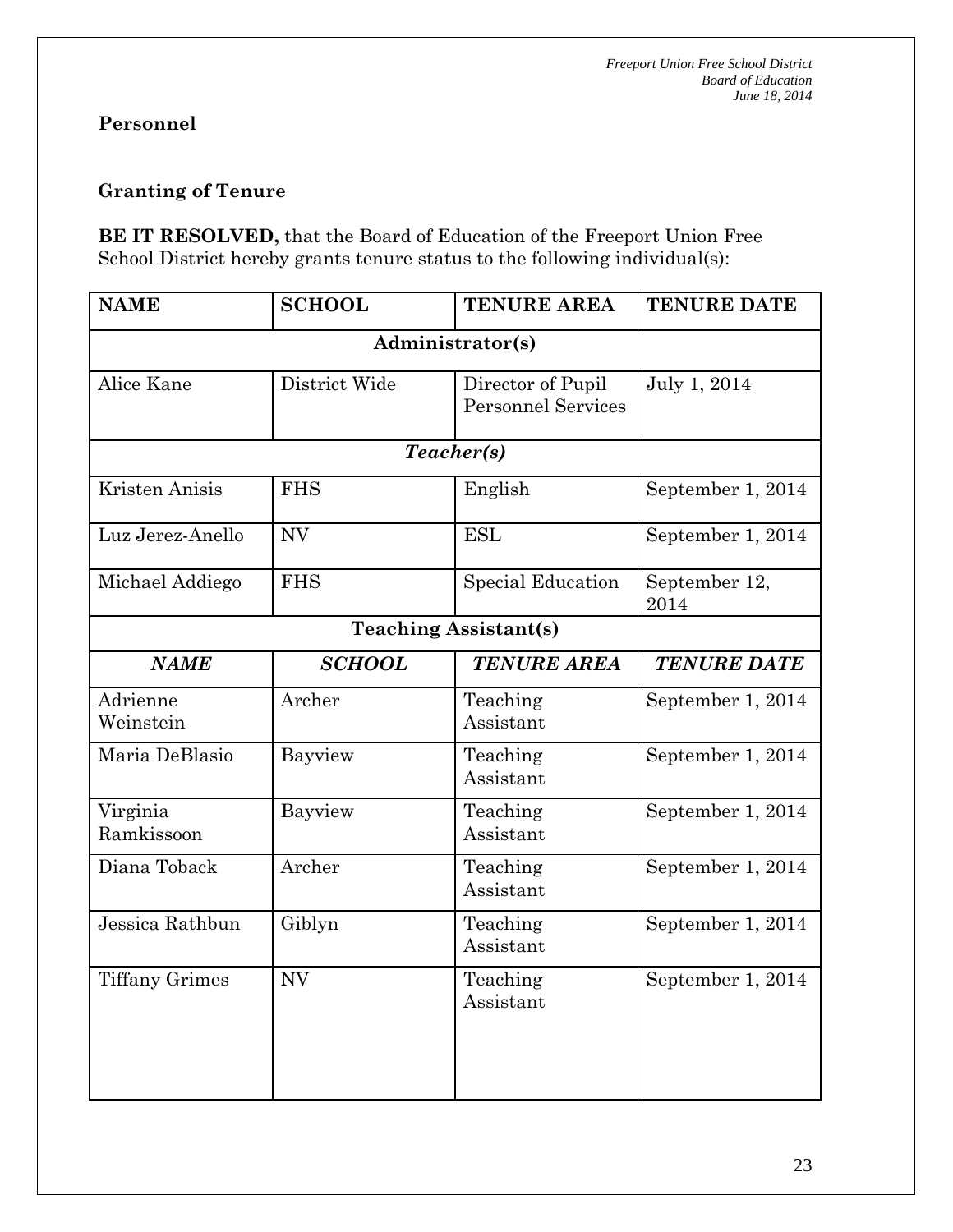| Portland Lawson  | <b>FHS</b> | Teaching<br>Assistant | September 6, 2014     |
|------------------|------------|-----------------------|-----------------------|
| Felice Walsh     | Bayview    | Teaching<br>Assistant | September 12,<br>2014 |
| Mary Beth Errico | <b>FHS</b> | Teaching<br>Assistant | September 29,<br>2014 |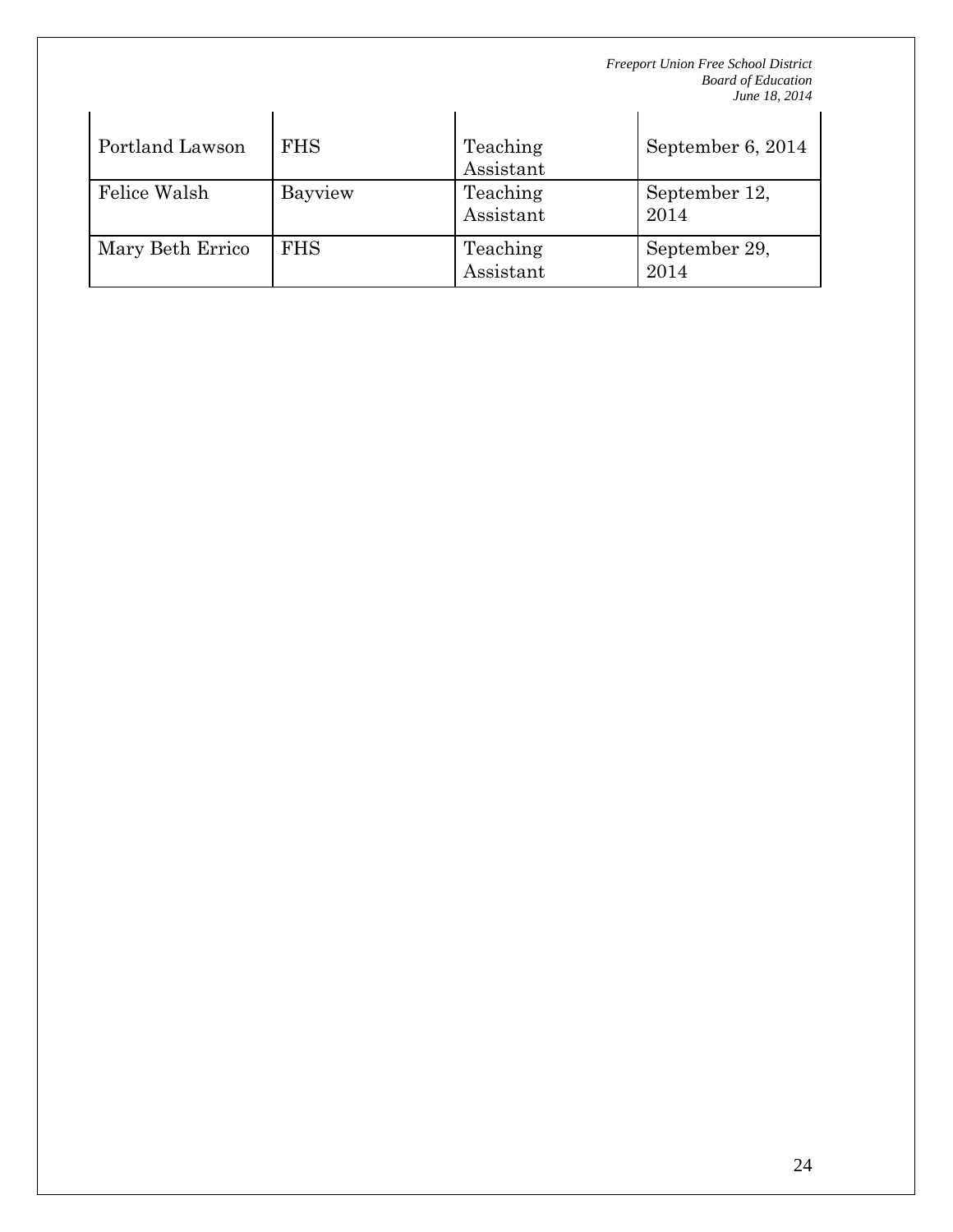**Education**

**Approval of an Interim Director of the Arts**

**BE IT RESOLVED,** that the Board of Education of the Freeport Union Free School District hereby approves Anne Marie Hudley Simmons to serve in the capacity of an Interim Director of the Arts, effective July 1, 2014, at a per diem rate of \$600.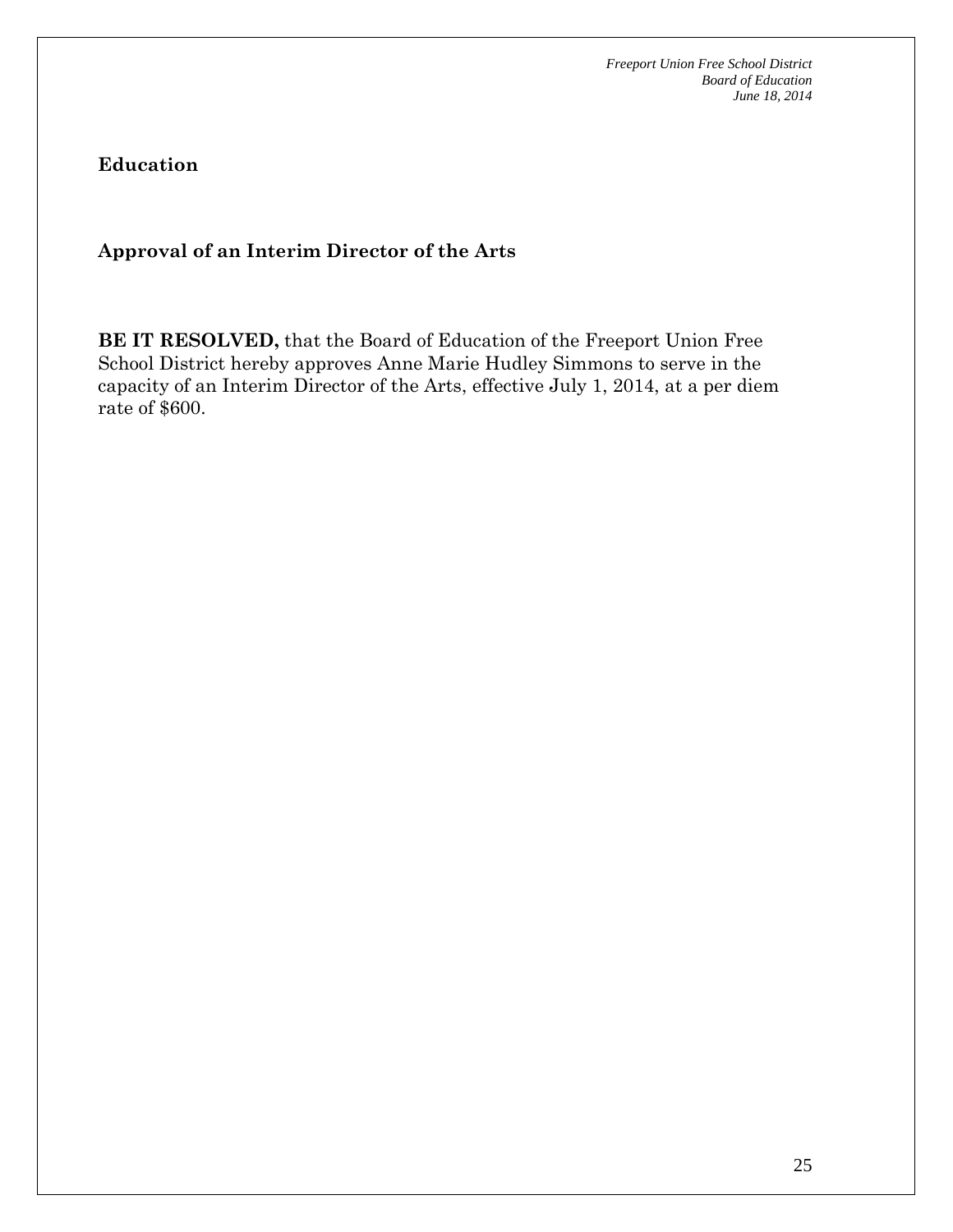#### **Retirement of Staff**

**BE IT RESOLVED,** that the Board of Education of the Freeport Union Free School District hereby accepts the letter of resignation for the purpose of retirement from the following staff member as listed:

- 1. **Allan Brimer**, Math Specialist, effective August 20, 2014, after serving the children of Freeport for 40 years.
- 2. **Catherine Player**, Stenographic Secretary, effective July 7, 2014, after serving the children of Freeport for more than 20 years.